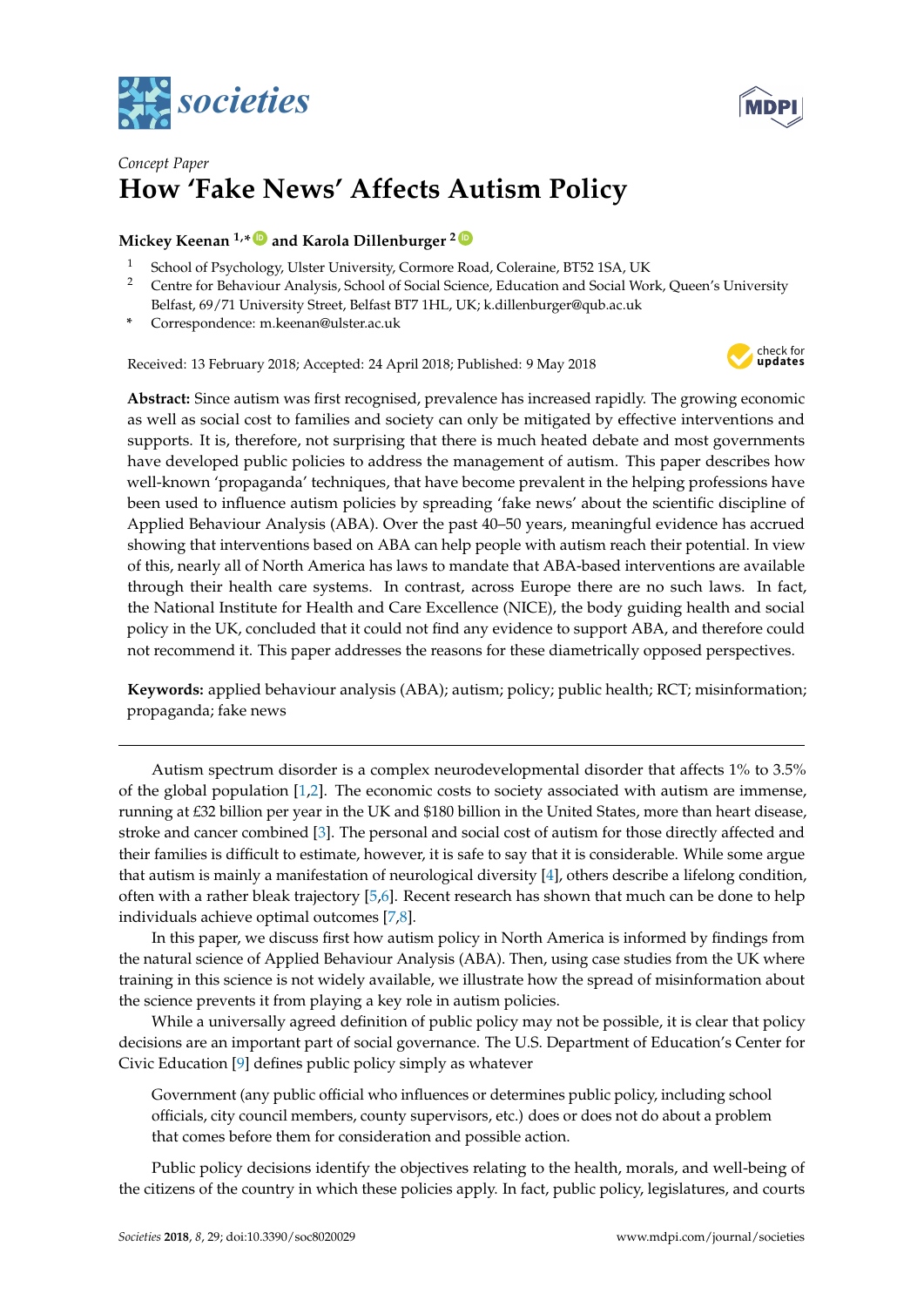'seek to nullify any action, contracts, or trust that goes counter to these objectives even if there is no statute that expressively declares it void' [\[10\]](#page-13-9). However, for many reasons, health policy has always been political. In fact, it is probably impossible to keep politics out of health policy [\[11–](#page-13-10)[15\]](#page-13-11).

Gambrill [\[16](#page-13-12)[,17\]](#page-13-13), whose research focusses on evidence-based social care and critical thinking, used the term 'propaganda' for the way in which political games play out within the helping professions.

There is a fog that has been generated by corporate interests and organizations attempting to sell their services and products to desperate or poorly educated consumers. (p. 1)

More recently, the term 'fake news' [\[18\]](#page-13-14) has become the favoured vernacular to describe information that is 'deliberately fabricated and published with the intention to deceive and mislead others into believing falsehoods or doubting verifiable facts' [\[19\]](#page-13-15). Researchers are now beginning to take the phenomenon seriously [\[18](#page-13-14)[,20](#page-13-16)[,21\]](#page-13-17).

The rise of fake news highlights the erosion of long-standing institutional bulwarks against misinformation in the internet age. Concern over the problem is global. . . . A new system of safeguards is needed. ([\[22\]](#page-13-18), p. 1094)

The field of autism research and practice is not immune to propaganda or fake news as defined here. In order to increase the likelihood that effective, scientifically validated interventions are available for individuals with autism, it is essential that public policies are based on accurate, up-to-date, peer-reviewed, and critically appraised research data [\[23\]](#page-14-0). For this to happen, scientists and policy makers have to work together [\[24\]](#page-14-1).

In the ideal image of science, scientists work in a world detached from our daily political squabbles, seeking enduring empirical knowledge. Scientists are interested in timeless truths about the natural world rather than current affairs. Policy, on the other hand, is that messy realm of conflicting interests, where our temporal (and often temporary) laws are implemented, and where we craft the necessary compromises between political ideals and practical limits. This is no place for discovering truth.

Without reliable knowledge about the natural world, however, we would be unable to achieve the agreed upon goals of a public policy decision. . . . Science is essential to policymaking if we want our policies concerning the natural world to work. ([\[25\]](#page-14-2), p. 3)

Apart from making sure that policy is based on factually accurate information, government advisors are expected to adhere to ethical standards and codes of practice. For example, for psychologists, Section 2.3 of the British Psychological Society's [\[26\]](#page-14-3) ethical guidelines acknowledges the limitations of professional competence in the various fields of psychology by stating that psychologists must:

- (i) Practice within the boundaries of their competence [and]
- (ii) Engage in Continued Professional Development.

Other scientific disciplines (e.g., physics) have similar regulations for their members when representing the discipline at policy levels. They consider the issue of competence in science of central importance for policy makers:

As a general rule, in matters concerning physics, the Institute of Physics in Ireland would seek to have appropriately qualified physicists represented on any review panel which might be reporting on 'findings from physics'. (Institute of Physics in Ireland, *personal communication*)

#### **Science and Autism Policies in North America**

There is extensive evidence that interventions based on Applied Behaviour Analysis are more effective than other procedures for supporting individuals on the autism spectrum [\[27](#page-14-4)[–29\]](#page-14-5). In North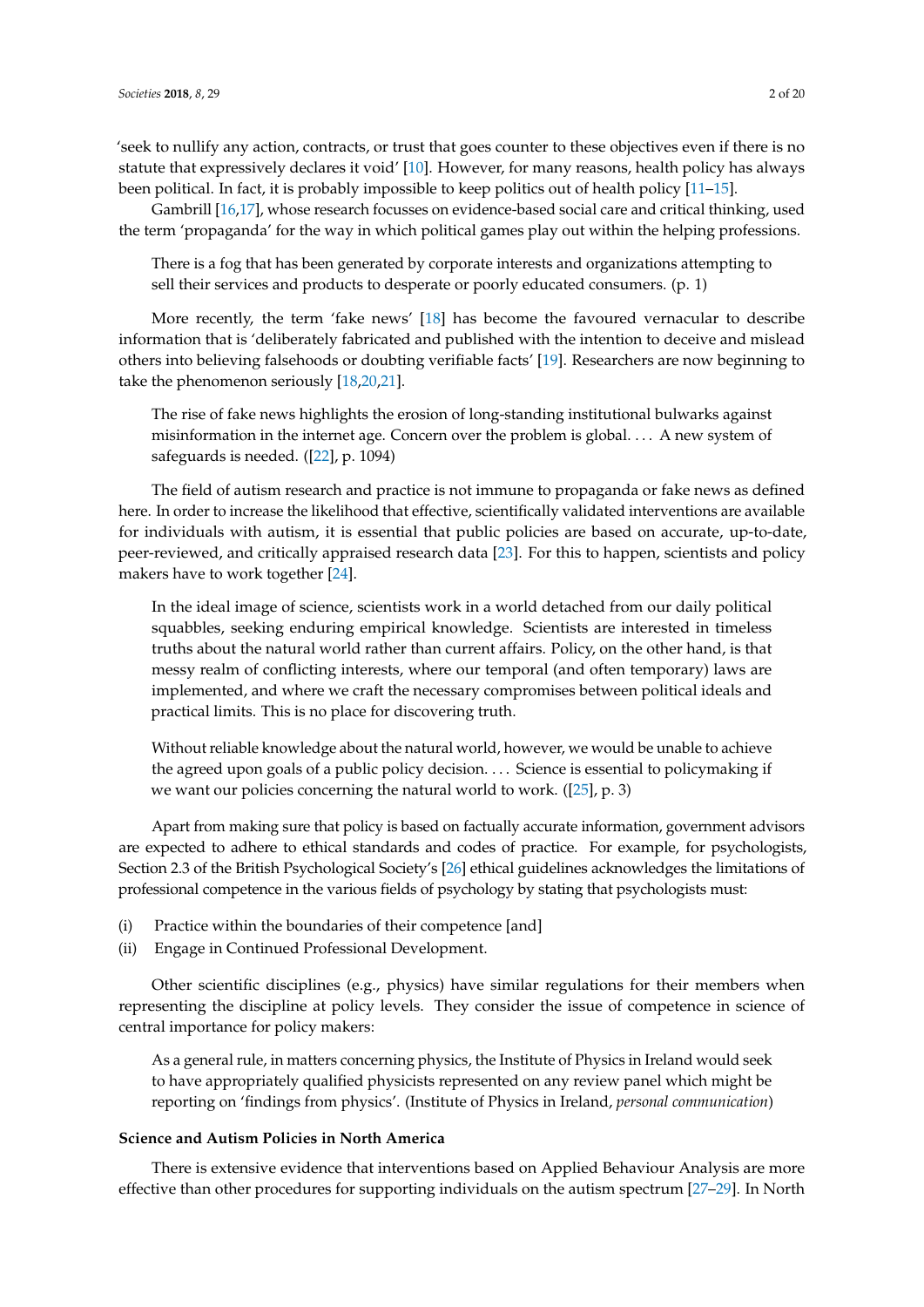America, parents of children with autism lobbied successfully for government representatives and professional bodies to examine this evidence [\[30,](#page-14-6)[31\]](#page-14-7). As a consequence, public policies in support of the use of Applied Behaviour Analysis were developed. For example, the US Surgeon General [\[32\]](#page-14-8) concluded as early as 1999 that:

Over 30 years of research demonstrate the efficacy of applied behavioral methods in reducing inappropriate behavior and in increasing communication, learning, and appropriate social behavior.

Subsequent to this statement, continued research provided supporting evidence of the effectiveness of ABA-based interventions, and now with nearly 50 years of accumulated evidence, other organisations have adapted similar policy recommendations. For example, the U.S. Office of Personnel Management Benefits Review Panel [\[33\]](#page-14-9) declared the following:

There is sufficient evidence to categorize ABA as medical therapy rather than purely educational.

Furthermore, the 60,000-member American Academy of Pediatrics [\[34\]](#page-14-10) and the New York State Department of Health [\[35\]](#page-14-11) publicly endorsed the use of ABA-based interventions for those affected by autism.

In Canada, policy makers came to similar conclusions and consequently most Canadian territories have laws to ensure that ABA-based interventions are available, although in some cases this is tied to an age or a time limit [\[36\]](#page-14-12). Justice Kiteley [\[37\]](#page-14-13) of the Ontario Superior Court of Justice clarified the importance of ABA for children's rights and freedoms:

The absence of ABA means that children with autism are excluded from the opportunity to access learning, with the consequential deprivation of skills, the likelihood of isolation from society and the loss of the ability to exercise the rights and freedoms to which Canadians are entitled.

Autism Canada [\[38\]](#page-14-14) found that '[t]here are no known negative effects of the ABA approach' and consequently, the right of children to benefit from ABA-based protocols also penetrates education policy in Canada. For example, the Department of Education in Ontario put forward a policy/programme memorandum [\[39\]](#page-14-15) to school boards

To support their use of applied behaviour analysis (ABA) as an effective instructional approach in the education of many students with autism spectrum disorders (ASD). This memorandum establishes a policy framework to support incorporation of ABA methods into school boards' practices. The use of ABA instructional approaches may also be effective for students with other special education needs.

In the USA, 45 States (as well as the District of Columbia and the US Virgin Islands) have introduced legislation to ensure that those affected by autism have access to ABA-based interventions through their health care system [\[40\]](#page-14-16). In other words, on 47 separate occasions, the research evidence was reviewed and it was concluded that there was sufficient evidence to warrant the introduction of new laws to make ABA-based interventions available [\[41\]](#page-15-0). Lobbying for the remaining US States to adopt similar legislation continues [\[42\]](#page-15-1). In effect, ABA-based interventions now are considered gold standard and have become 'treatment as usual' in most of North America [\[7\]](#page-13-6).

This progress in the USA was made possible because of the significant number of well-trained behaviour analysts who were able to present accurate information to government bodies. The Behavior Analyst Certification Board [\[43\]](#page-15-2) provides international standards for training behaviour analysts at pre-degree (RBT), bachelor's (BCaBA), Masters (BCBA), and Doctoral levels (BCBA-D). These qualifications involve extensive theoretical as well as strictly supervised practical training and a rigorous final examination.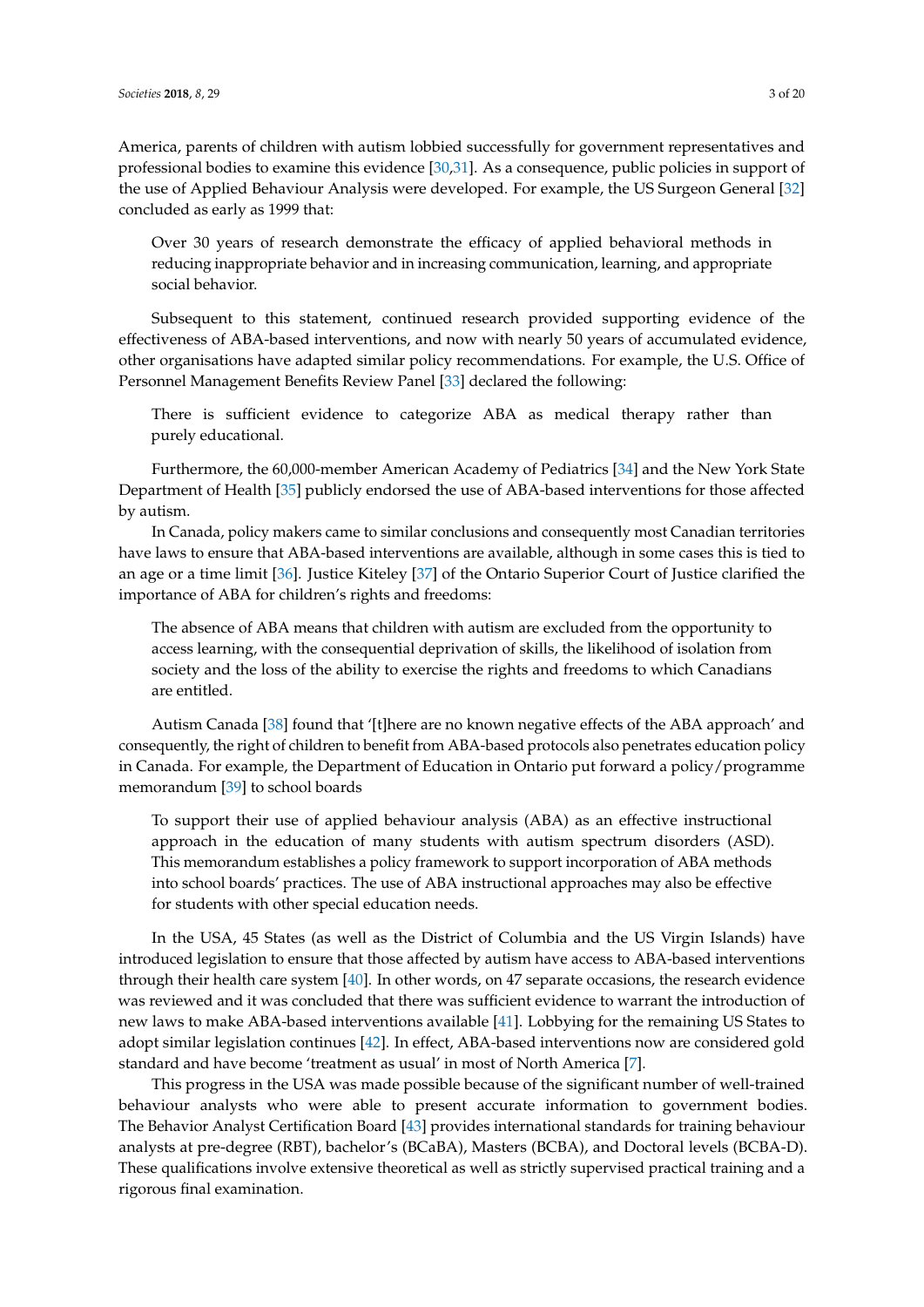Board Certified Behaviour Analysts (BCBA) work in a wide variety of areas, including education, disability, communications, gerontology, social work, and organizational management. Their work adheres to seven defining dimensions of ABA: It is applied to problems of demonstrated social importance; it has measurable behavioural outcomes; it uses systematic analysis to demonstrate that specific procedures produce specific effects; procedures are technologically described well enough to be replicated; it is conceptually compatible with behaviourism; it uses effective procedures with strong, socially important effects; and it achieves generality from the outset to ensure longevity of effects [\[44\]](#page-15-3). When working with individuals, no single intervention is used in a one-size-fits-all approach. Instead, the scientific method is used [\[45\]](#page-15-4). Central to the scientific method is the notion that decisions about procedures are guided by, and evolve with, the progress of the learner. There is no 'normalising agenda  $1'$  [\[46\]](#page-15-5), but instead the goal is to work in partnership to arrange educational experiences that maximise the individual's skills levels. Doing so increases behavioural repertoires and choices and alleviates obstacles to independent living [\[47\]](#page-15-6).

#### **Science and Autism Policies Elsewhere**

The vast majority of verified training courses in ABA are offered in the USA [\[43\]](#page-15-2). In contrast, there is a lack of well-trained behaviour analysts in other parts of the world, though the number of non-US courses is growing. Not surprisingly therefore, the picture with regards to autism policy elsewhere in the world looks quite different to North America [\[48\]](#page-15-7). For the most part, ABA is not mentioned in public policies. Furthermore, there is evidence that academics at universities who offer training in ABA have experienced obstacles in sharing their expertise [\[49\]](#page-15-8); see also, video testimonials by professionals from Iceland, Italy, Sweden and the Netherlands [\[50\]](#page-15-9). An example from Italy illustrates the general problem that arises when behaviour analysts are excluded from government reports regarding reviews and recommendations of autism interventions:

A good example is the Linea Guida 21, a guideline on effective treatments for autism recently published by the Italian Istituto Superiore di Sanità (ISS), a research branch of the Italian Ministry of Health. This guideline asserts that behavioural interventions are most effective in autism treatment. However, because no behaviour analyst, academic or professional trained in ABA, was on the scientific board that evaluated the research, the guideline report contained worrying examples of confusion between the science, procedures, models and protocols for intervention. ([\[48\]](#page-15-7), p. 169)

In fact, there is evidence of historical bias against ABA as Todd pointed out:

Unfortunately, most misconceptions about behaviorism, . . . will be difficult to correct because they owe more to "academic folklore" than to scholarly analysis. This academic folklore is passed from textbook to textbook and from teacher to student as unquestioned fact. The misconceptions are so well accepted that genuine critical investigation is brought to a halt. ([\[51\]](#page-15-10), p. 117)

It can be argued that as a result of this level of misinformation some government advisors have breached the ethical standards of their own professional bodies by claiming to have sufficient expertise in ABA when evidently this is not the case [\[52](#page-15-11)[,53\]](#page-15-12). Furthermore, when a significant lack of

<sup>1</sup> Implementing an ABA program is not something that is 'done to someone', rather it is something that is 'done with someone'. The goal is to provide opportunities for an individual to acquire skills that increases opportunities to make choices in life. Keenan [\[46\]](#page-15-5) commented on the misinformation that is circulated about this goal: 'It is considered a perversion by some to encourage parents to employ the principles of behaviour in the context of educating their children with autism. Using insights from behaviour analysis, it is argued, is something to be discouraged. ABA is caricatured as NOT being person-centred and it is also argued that designing experiences based on awareness of the influence of [laws of learning] to educate someone necessarily involves coercion, and that the science is guilty of forcing people to conform to one view of the world.' (p. 7)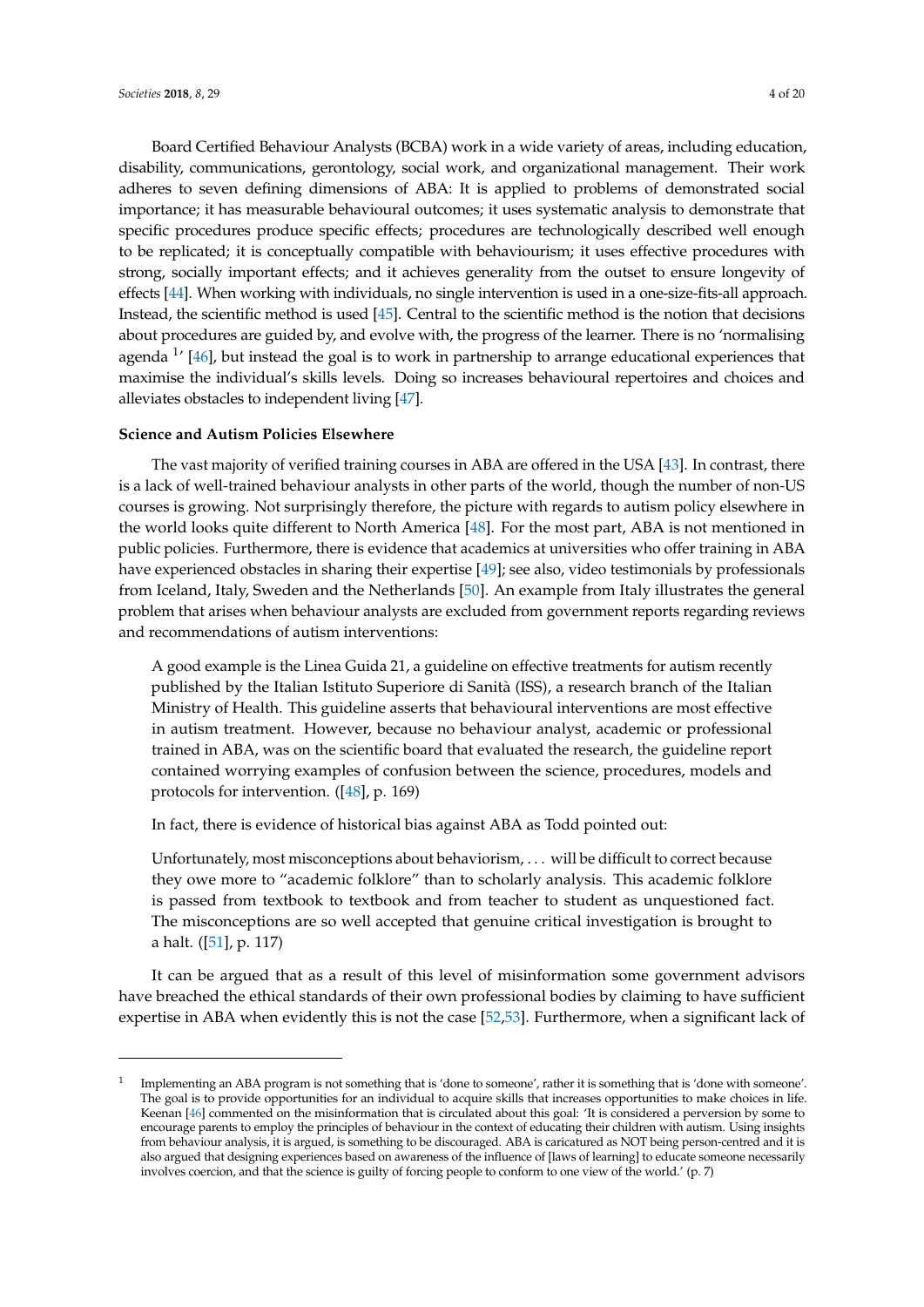knowledge about ABA is evident in staff training [\[54\]](#page-15-13) it is nearly inevitable that public autism policies are misinformed [\[48\]](#page-15-7).

In Northern Ireland, for example, historically policy makers refused to engage with behaviour analysts [\[55](#page-15-14)[,56\]](#page-15-15) and hence their understanding of ABA remains limited with the consequence that people with autism and their families are denied access to ABA-based supports [\[48\]](#page-15-7). At the heart of the problem lies misinformation that is maintained by gatekeepers whose limited understanding of ABA is undermining government recommendations [\[57\]](#page-15-16). This misrepresentation of ABA has spawned many inconsistencies in the way the evidence base for autism support is handled. On one hand, it is said that it would be wrong to invest in only 'one thing', like ABA, while on the other hand it is argued that it is better to invest in 'one thing' called the 'eclectic approach' [\[49,](#page-15-8)[58\]](#page-15-17).

Over the years, parents of children with autism and professionals repeatedly requested the Department of Education in Northern Ireland to show them the scientific evidence of the eclectic approach to be equal to or superior to ABA-based supports [\[59,](#page-15-18)[60\]](#page-15-19). The answer has been that there is no evidence for an eclectic approach. In fact, eclectic interventions repeatedly have been shown to be less effective than ABA-based interventions [\[28](#page-14-17)[,29\]](#page-14-5). Yet, autism policies are either based on the notion that there is not enough evidence for specific autism interventions, without specifying what evidence would be considered 'enough' [\[61\]](#page-15-20), or they explicitly favour an eclectic approach [\[55\]](#page-15-14).

Gambrill [\[17\]](#page-13-13) outlined a number of specific propaganda strategies that are implicit in the spread of misinformation and we illustrate how these are used in the context of policy decision making with regards to evidence-based autism interventions:

- 1. Preparing uncritical, incomplete research reviews related to a practice or policy;
- 2. Ignoring counter evidence to favoured views and hiding limitations of research;
- 3. Ignoring or misrepresenting well-argued alternative views and related evidence;
- 4. Arguing ad hominem (attacking the critic) rather than ad rem (responding to the argument). (p. 8)

# **1. Preparing uncritical, incomplete research reviews related to a practice or policy**

When governments in Northern Ireland and in the Republic of Ireland set up task groups to guide policy in relation to autism interventions [\[55\]](#page-15-14), professional and academic behaviour analysts were excluded from participating regardless of repeated parental requests to have them included [\[62\]](#page-15-21). Despite the fact that the first book on parent education in ABA had been published at that time [\[63\]](#page-16-0) and a copy of this book had been given to all Task Group panel members, information provided by the book was ignored. The final report did not include a single reference to the book and, instead, included a caricature of ABA [\[62](#page-15-21)[,64\]](#page-16-1). At the same time, a discernible preference for one specific autism intervention programme (namely, the TEACCH programme; [\[65\]](#page-16-2) was apparent throughout the report, despite the lack of evidence supporting this particular programme [\[66\]](#page-16-3). Indeed, the views expressed in the Task Group report have been obstructive to the development and quality of ABA-based interventions in Northern Ireland and in the Republic of Ireland. The most obvious example of the failure to provide an objective, independent, evaluation of available interventions is found in Section 3.25 of the Northern Ireland report:

Local professionals who work with young children suggested to Task Group members that they would have grave reservations about being involved in subjecting such young children to such an intense behavioural programme for fear of causing some kind of psychological damage. ([\[55\]](#page-15-14), p. 38)

The Task Group report did not provide any evidence to support this statement. Examples of incomplete reviews related to the description of different ABA-based procedures and the reference to the use of physical punishments for dealing with difficult/challenging behaviours [\[55\]](#page-15-14). This left the reader with the impression that these procedures were standard practice in modern day ABA-based interventions overlooking the long history of behaviour analysts developing and promoting positive reinforcement-based interventions [\[67\]](#page-16-4). To put the issue of use of aversives or punishment in its proper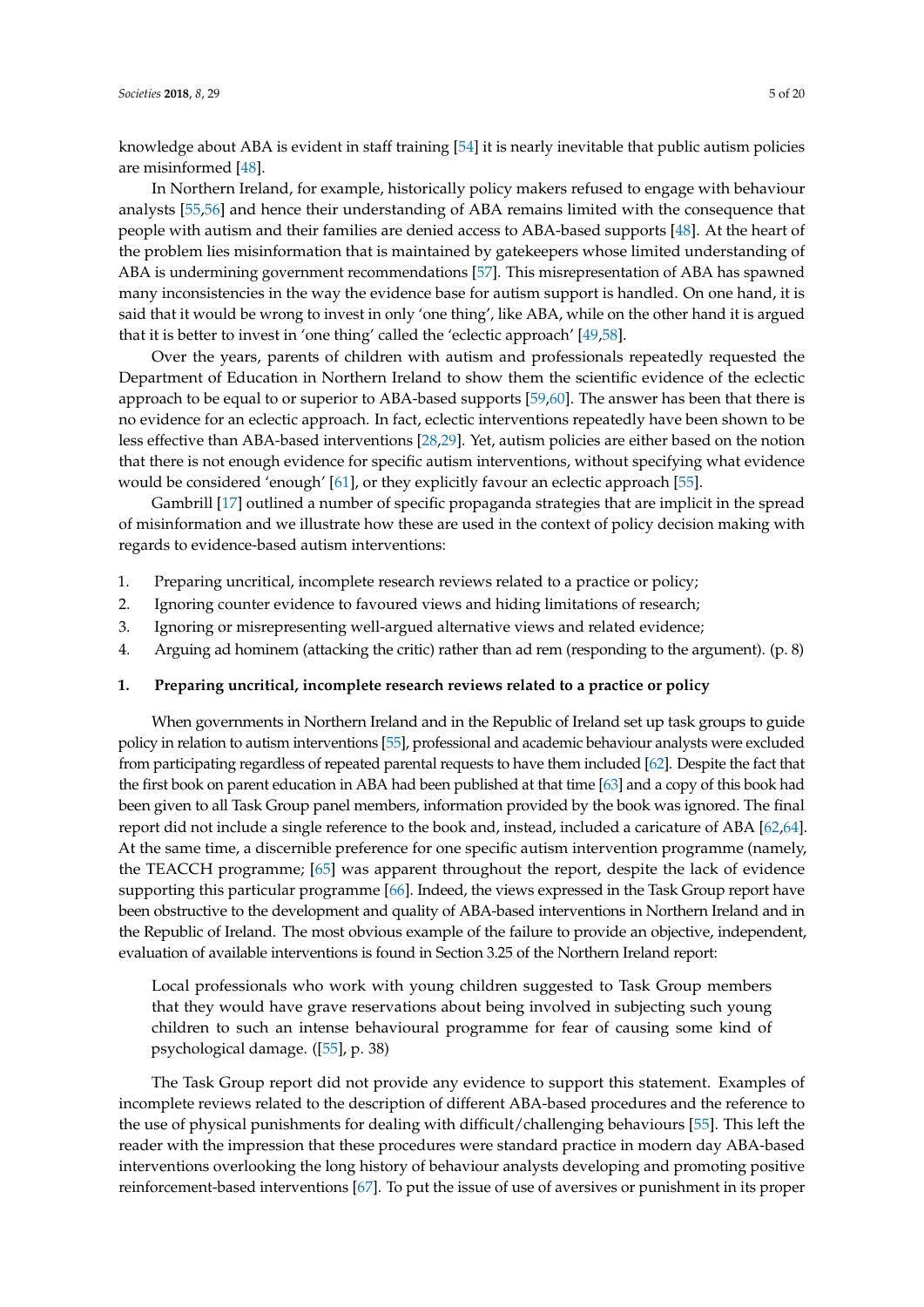historical perspective, Sallows [\[68\]](#page-16-5) noted that many autism interventions included aversives in the past that would be considered unethical today:

. . . the reader may be interested to know that aversives were a generally accepted practice during the 1960s and 1970s. TEACCH, for example also advocated the use of aversives at that time. In their training manual, Schopler et al. [\[69\]](#page-16-6) describe the use of 'aversive and painful procedures' such as meal deprivation, 'slaps or spanks on the bottom', or 'electric shock, unpleasant tasting or smelling substances' as appropriate interventions if positive methods are ineffective. ([\[68\]](#page-16-5), p. 31)

Had a well-trained behaviour analyst been on the Task Group, a more informed debate could have taken place and these and other kinds of misrepresentation would not have appeared in a government-sponsored report. The fact that they did is regrettable, especially since the goal shared by all professionals is the welfare of those they serve. More importantly, misrepresentation of ABA in Government sponsored reports in the UK were repeated, over 15 years later, as Case example 1 shows.

#### **Case example 1:**

The UK's National Institute for Health and Care Excellence [\[70\]](#page-16-7) provides landmark reviews on which UK government relies to allocate £millions of funding for health and care services (e.g., NICE guidelines led to over £400 million being allocated to in support of mental health through the Improving Access to Psychological Therapies programme (IAPT; [\[71\]](#page-16-8)).

NICE's role is to 'improve outcomes for people using the NHS and other public health and social care services' by:

- Producing evidence-based guidance and advice for health, public health and social care practitioners.
- Developing quality standards and performance metrics for those providing and commissioning health, public health and social care services.
- Providing a range of information services for commissioners, practitioners and managers across the spectrum of health and social care [\[70\]](#page-16-7).

In their guidance for panels, NICE states explicitly that assessors should rely on randomised controlled trials (RCT) and systematic reviews to establish what is to be considered evidence-based practice in various clinical areas (see [\[45\]](#page-15-4) for a discussion on the misapplication of RCTs).

In the NICE review of the research evidence for the management and support of children with autism [\[72\]](#page-16-9), they concluded that Applied Behaviour Analysis (ABA) is a general approach to intervention that can involve a wide range of behavioural strategies and can be used to change behaviours across multiple domains (p. 29). Yet, they did not recommend the use of ABA for the following reason (NB: this statement was repeated 6 times in their response to consultation):

During guideline development, there was evidence from randomised controlled trials (RCT) and systematic reviews about psychosocial interventions to improve the core features of autism. However, none of this evidence was about ABA.([\[73\]](#page-16-10), pp. 1, 7, 8, 10, 21, & 23)

NICE [\[72](#page-16-9)[,74,](#page-16-11)[75\]](#page-16-12) did not include any credentialed behaviour analysts in their review team (e.g., with Masters or Doctoral training in ABA) who could have explained that ABA is in fact a science and not simply a general approach to intervention, and that it is entirely inappropriate to assess a science using RCTs. Indeed, when asked about expertise in ABA in the Guidelines Committee, NICE argued, that '[a]lthough the Guideline Committee did not include professionals with an internationally recognised qualification in behaviour analysis, they were familiar with ABA and the research' ([\[76\]](#page-16-13), p. 1). Despite requests, no definition was offered as to what was meant by being 'familiar', nor is there a NICE policy of regarding people familiar with a scientific discipline as being equivalent to people fully trained in that scientific discipline [\[77\]](#page-16-14).

NICE's 4-year review of NG170 re-asserted that 'ABA was not recommended in the guideline' ([\[73\]](#page-16-10), p. 1), because most of the evidence for ABA comes from single-case experimental designs (SCD).

Given that NICE panel members had no internationally recognised training in ABA, the decision to dismiss the findings from a science in which they are not trained constitutes a serious breach of ethical standards in both the Medical Research Council and the British Psychological Society. Both these organisations specifically point out that professionals should not operate outside their area of expertise.

When behaviour analysts are side-lined in major Government reviews, it is not surprising, that autism reviews repeatedly report ABA-based interventions incorrectly [\[56](#page-15-15)[,78\]](#page-16-15).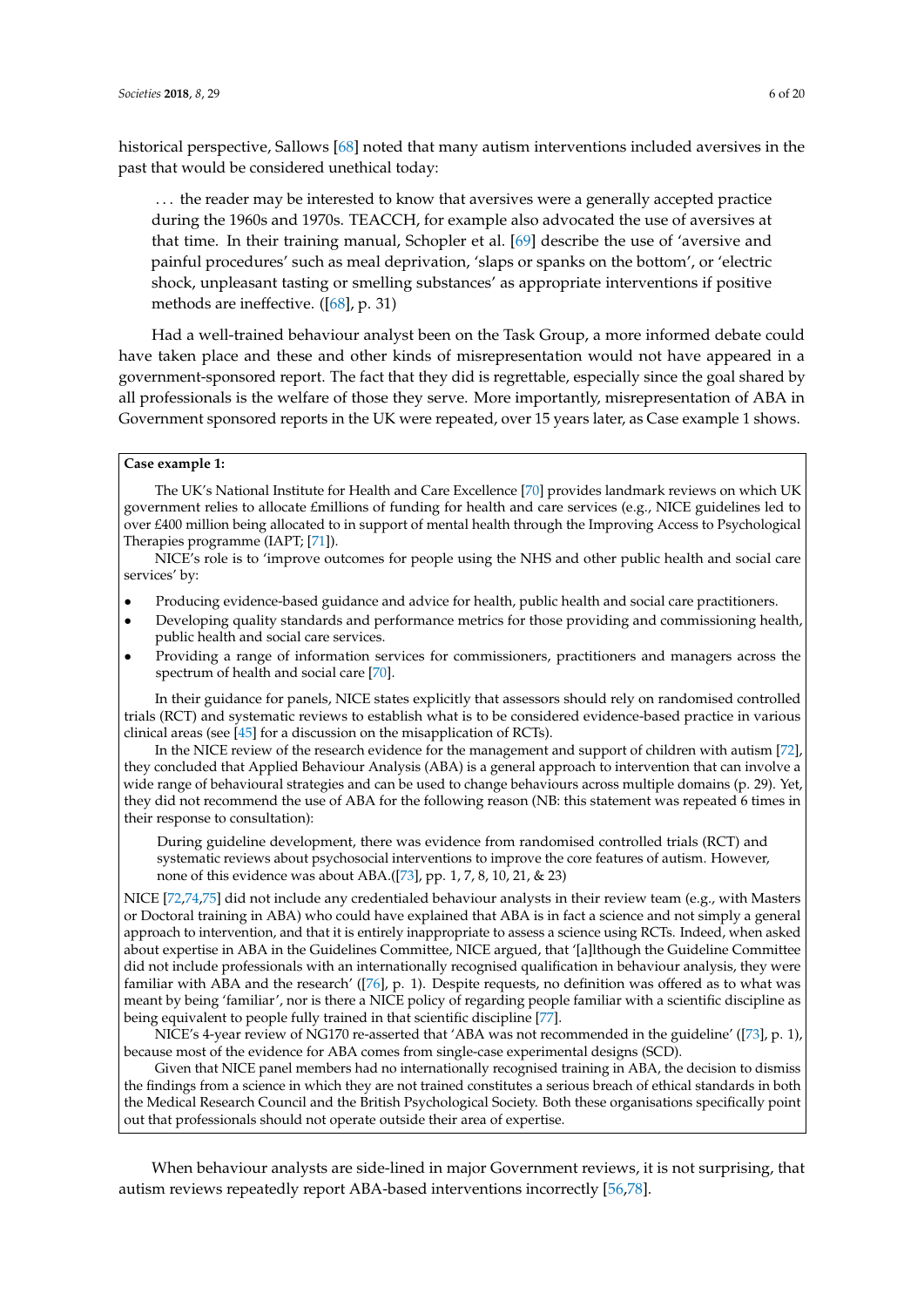In some European fora, incomplete research reviews of ABA-based interventions are also prevalent. For example, at the Autism-Europe International Congress in Budapest, Howlin [\[61\]](#page-15-20) asked what has been learned in 70 years of autism research. There was no mention of the extensive body of research on ABA that has informed health care legislation in the USA described earlier. The growing research on long-term maintenance of improved quality of life [\[8](#page-13-7)[,27\]](#page-14-4) and the analyses of positive social return on investment from using ABA-based interventions [\[79](#page-16-16)[–83\]](#page-16-17) are also problematic for incomplete reviews of autism research [\[84\]](#page-17-0).

#### **2. Ignoring counterevidence to favoured views and hiding limitations of research**

Apart from misrepresenting ABA, UK government policies and reports also ignore counter-evidence and hide limitations of research related to their preferred stance on eclecticism. A good example is the response to the Autism Act (Northern Ireland) (2011), that mandated the development of a cross-departmental Autism Strategy (2013–2020) and Action Plan (2013–2016) [\[85](#page-17-1)[,86\]](#page-17-2).

The project group tasked with drawing up these two documents also did not include any credentialed behaviour analysts (despite parents' protestations and requests); in this case, they did not include any academics at all. Consequently, none of the wide-ranging local University autism training programs were mentioned, neither in the strategy nor in the action plan, despite the fact that Northern Ireland's universities offer extensive undergraduate and post-graduate training in autism as well as behaviour analysis. The reports, however, did include extensive references to favoured agency-based training providers without pointing out their limitations. Moreover, none of the extensive autism research carried out at Northern Ireland's universities was mentioned either (e.g., [\[50](#page-15-9)[,86\]](#page-17-2).

Case example 2 provides a case in point of how counter-evidence was ignored and limitations of research were not documented at a Ministerial level.

#### **Case example 2:**

In 2013, the Minster of Health in Northern Ireland accepted the invitation to open an international autism conference at the local Russell Group University. At the conference, he met one of the keynote speakers, Dr. Lorri Unumb, Vice President, State Government Affairs, Autism Speaks [\[42\]](#page-15-1). Dr. Unumb invited the Minister to a meeting at Autism Speaks Headquarters in New York, USA, to familiarize him with the history of the State legislation for ensuring ABA-based intervention is funded for children and young people diagnosed with autism.

The Health Minister, along with a number of colleagues attended the meeting in New York, USA, on 23 October 2013. Given the absence of policy to provide ABA in Northern Ireland, this was a significant event. Surprisingly, though, no-one was ever properly informed about what was said at that meeting and, in response to a Freedom of Information Request for a copy of the minutes of that meeting, it was revealed that no minutes were available. No change in policy occurred.

Baldwin's [\[87\]](#page-17-3) comments are relevant here:

Science has evolved over many centuries to become an integral part of modern society, underpinning our health, wealth, and cultural fabric. Yet scientific evidence is often willfully disregarded by politicians worldwide.

They often cherry pick or ignore the science when it does not accord with their political agenda. We have seen 'alternative facts' supplant scientific and other evidence bases in this 'post-fact' era.

When the Minister for Health eventually convened the Northern Ireland Autism Strategy Research Advisory Committee (NIASRAC), nominations were sought from various agencies, and, after significant lobbying, the two local universities were included this time. However, here again, irregularities occurred. Instead of allowing them to nominate freely, an email intervention was sent from the Department of Health to one of the universities [\[88\]](#page-17-4), in which there was an explicit request for a particular non-behavioural emeritus faculty member to be nominated to the committee. The email asked for 'a quite word' stating explicitly that the Chair of the NIASRAC would appreciate the nomination of this person [\[88\]](#page-17-4). The university complied and consequently the only autism expert in their Directory of Experts, a credentialed, world-renowned behaviour analyst who held multiple awards for his work regarding autism, was excluded from the committee.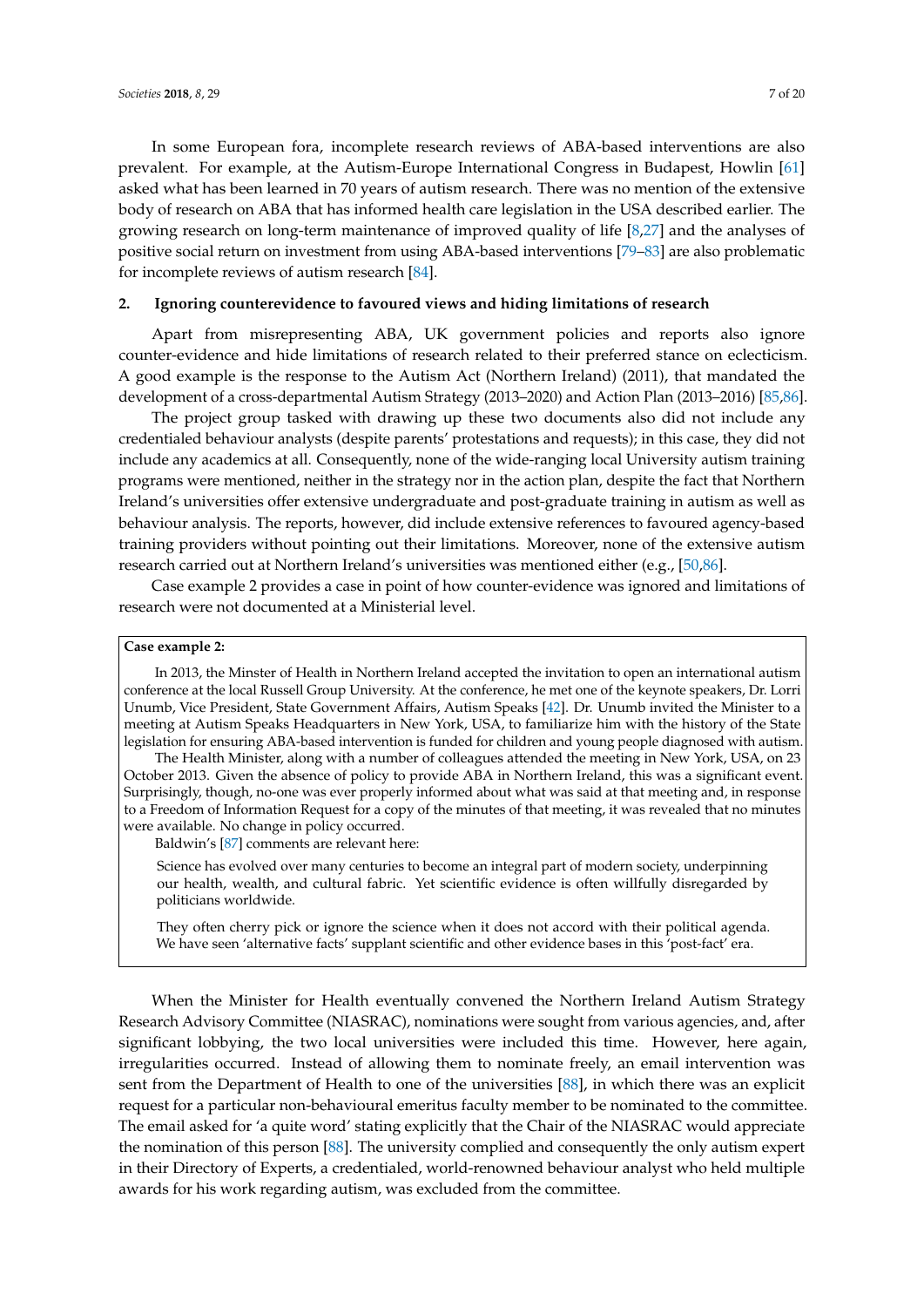The whole process of setting up the NIASRAC took so long that the inaugural meeting took place after the completion of the Autism Strategy and Action Plan. In other words, because the Autism Strategy and the Action Plan already had been submitted to the Minister for signature, NIASRAC missed the opportunity to inform the Minister about counter-evidence and limitations of research regarding the favoured and recommended 'eclectic' model.

#### **3. Ignoring or misrepresenting well-argued alternative views and related evidence**

The previous case examples showed how autism research reviews in the UK were uncritical and incomplete and how counter-evidence and limitations were ignored. Buried within this position is a distorted view of the scientific method that is used in ABA.

The Task Group on Autism [\[55\]](#page-15-14) stated that interventions should be child-centred rather than method centred and should address the observed and unique needs of the child. No-one would argue with this statement. However, when ABA is misrepresented as a single, 'one size fits all intervention' it is viewed as not being child-centred. For example, the Minister of Education made the following statement:

Applied Behaviour Ana (ABA) is one of many commercially available interventions for children with autism. [\[89\]](#page-17-5)

When ABA is characterised in this way by a high-ranking government official, parents and other politicians will not recognise this as misinformation. To emphasise this point, a subsequent Minister for Education reiterated the view that ABA was not a scientific discipline:

I continue to accept this view and, therefore, do not promote one type of intervention over another. [\[90\]](#page-17-6)

These assertions ignore the scientific method used in ABA [\[45\]](#page-15-4) and the internationally recognised training standards mentioned earlier [\[43\]](#page-15-2). ABA is not understood as a science, but rather, is viewed as one method or one intervention amongst many, unable to address the unique needs of each child.

The question that arises, then, is the following: How come consecutive ministers are so badly misinformed? It comes as no surprise to learn that most of the ministerial advisors have little or no training in ABA [\[54\]](#page-15-13) and the scientific methods that underpin individualized ABA-based interventions [\[48\]](#page-15-7). This point was illustrated by comments in the High Court Dublin, when the Northern Ireland Department of Education's lead educational psychologist with responsibility for autism was called as witness against a child with autism that required ABA-based interventions. During cross examination, she was singled out in the following way:

in terms of her professional convictions, insofar as she has a principle or a broadly-based objection to ABA, in that she has never recommended it for anyone, and also in terms of the fact that she has been retained by the Department in very many cases, and the same issue has arisen, and her attitude has been the same on every occasion. ([\[91\]](#page-17-7), p. 10)

In other words, it could be argued that the Department kept employing the same witnesses and advisors, because they knew that a 'broadly-based objection to ABA' would support their case. The lack of understanding of the nature of scientific research is explicit in a letter to the editor of the membership journal of the British Psychological Society, The Psychologist:

What is a scientific study without random assignment to groups? ([\[52\]](#page-15-11), p. 444)

At first sight, this may sound familiar. In many medical circles, random allocation (i.e., Randomised Controlled Trial; RCT) is revered as the gold standard for assessing medical interventions, but the ethics and practices of using RCTs are more complicated when used for evaluating social or psychological interventions [\[92](#page-17-8)[,93\]](#page-17-9). There are many scientific procedures for evaluating these kinds of interventions without random assignment to groups (see [\[94\]](#page-17-10)).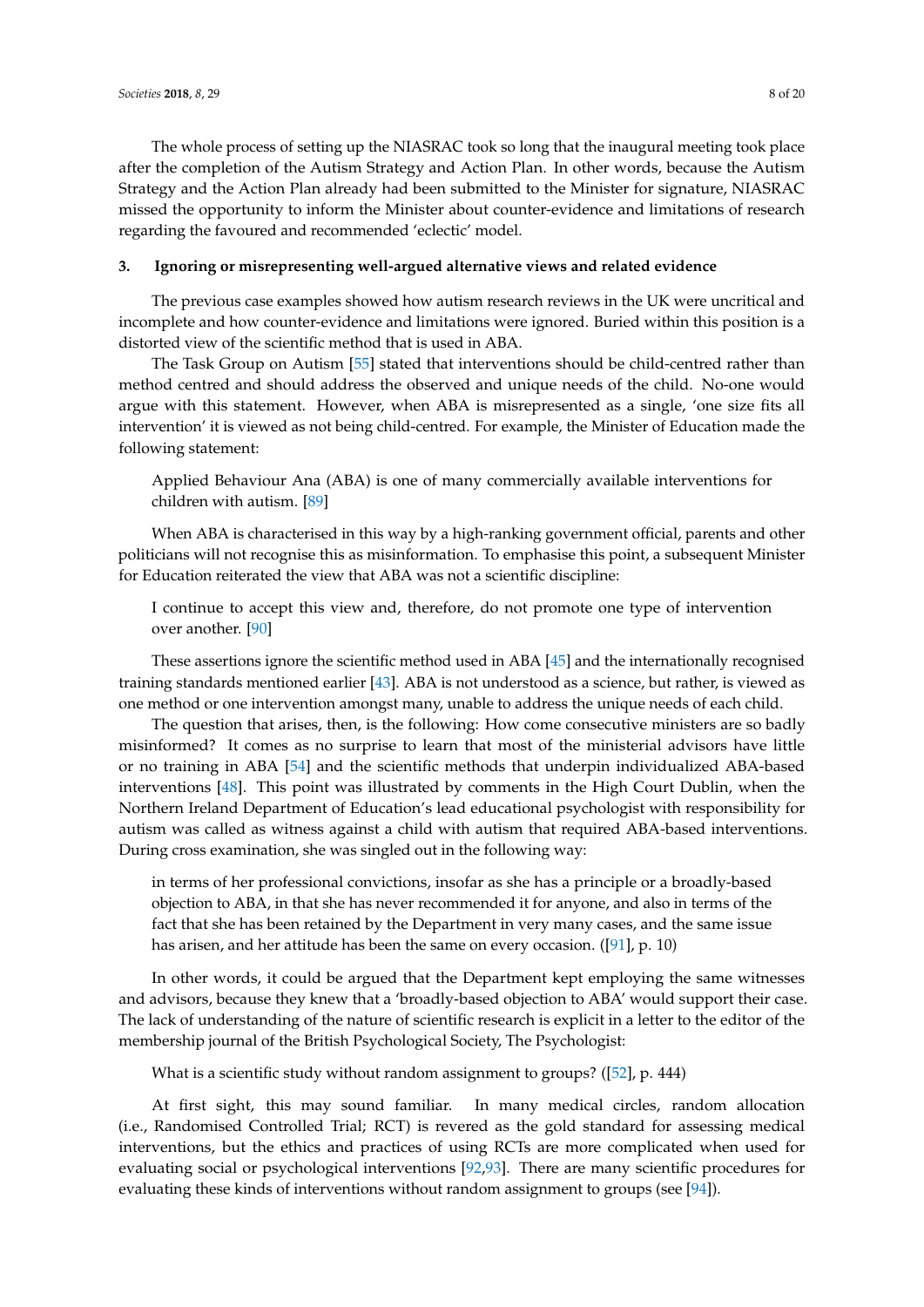As with other inductive sciences, including personalised medicine, the key research methodologies of ABA are single-case experimental designs (SCD), also referred to as single-system research designs. These research methods are increasingly recognised as key to evidencing the effectiveness of psycho-social interventions. For example, one of the main resources of autism related information for the NHS.

Research Autism ([\[95\]](#page-17-11) see under key publications), cites the What Works Clearinghouse's (WWC) Technical Standards on SCDs [\[96\]](#page-17-12). WWC concludes that 'SCDs are adaptations of interrupted time-series designs and can provide a rigorous experimental evaluation of intervention effects' (p. 1).

Of course, no-one would argue that it is appropriate to submit a whole scientific discipline to scrutiny by RCTs [\[45\]](#page-15-4). But this is precisely what Hughes [\[52\]](#page-15-11) and NICE [\[76\]](#page-16-13) demand when they say they cannot recommend ABA because there are no RCTs evaluating ABA. That is the same as someone asking other natural scientists (e.g., biologists, physicists, or chemists) to run RCTs to assess their disciplines, a request that would appear rather stranges to these scientists.

In this context, we conducted a brief literature search for RCTs and systematic reviews for a number of scientific disciplines to determine the feasibility of this request. Table [1](#page-8-0) provides a summary of the findings. Results indicate that there are no RCTs or systematic reviews of any of these scientific disciplines. For example, there are no RCTs or systematic reviews to support the use of medicine (as indicted by 'none available' in the Table [1\)](#page-8-0). Therefore, following the logic of NICE [\[76\]](#page-16-13) or Hughes [\[52\]](#page-15-11). none of these scientific disciplines should be used or recommended! Obviously, this does not make sense.

| <b>Discipline</b>                 | <b>RCTs and Systematic Reviews</b> |
|-----------------------------------|------------------------------------|
| Medical Science                   | None available                     |
| Dentistry                         | None available                     |
| Pediatrics                        | None available                     |
| Audiology                         | None available                     |
| Nursing                           | None available                     |
| Pharmacy                          | None available                     |
| Radiology                         | None available                     |
| Speech-Language Pathology         | None available                     |
| Occupational therapy              | None available                     |
| Psychology; clinical; educational | None available                     |

<span id="page-8-0"></span>**Table 1.** Major disciplines involved in public health policy and the evidence base to support them.

The call for RCTs to assess a science (e.g., ABA) contains a major category mistake [\[97\]](#page-17-13). To explain this, Figure [1](#page-9-0) shows the distinction between a science and an intervention. Those who call for RCTs on ABA place the science of ABA in the wrong category. That is, they put it in the bottom row of the diagram as one intervention, rather than the top row as the overarching science.

To fully appreciate the implication of misrepresenting ABA as simply one intervention amongst many, instead of recognizing it as a science, the following sentence makes the same category mistake with regards to medical science:

Each child with an illness has his/her own individual needs and it would be inappropriate to invest in only one thing like medical science.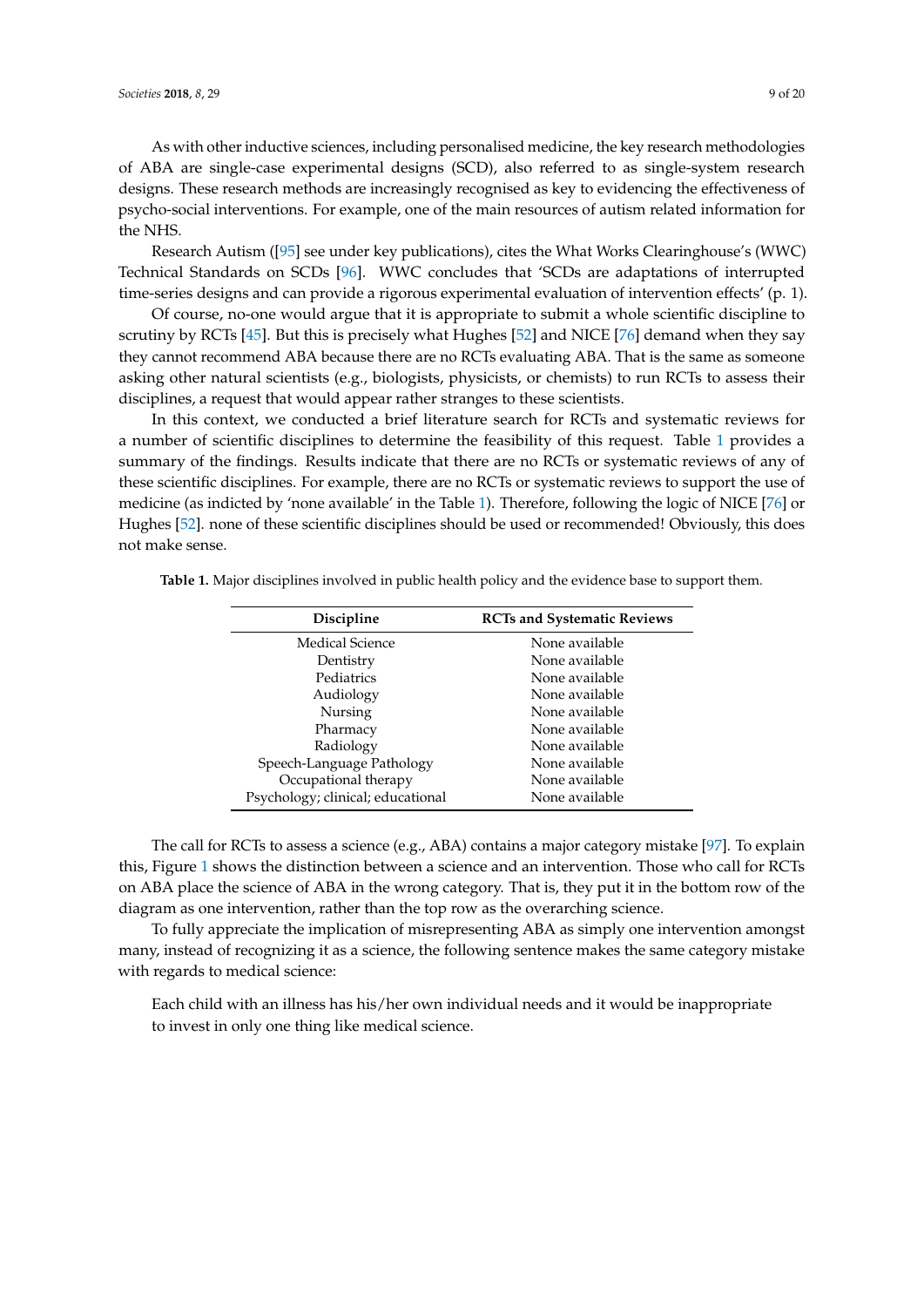<span id="page-9-0"></span>

**Figure 1.** Avoiding category mistakes when distinguishing between science and interventions. **Figure 1.** Avoiding category mistakes when distinguishing between science and interventions.

The next case example demonstrates the problems that occur when category mistakes involving ABA permeate government policy and practice:

#### **Case example 3:**

In April 2012, the Northern Irish Minister for Health appointed the CEO of a local autism charity to establish and head up the Northern Ireland Autism Strategy Research Advisory Committee (NIASRAC). The Terms of The next case of the problems that occur when the problems that occurrence is any community mistakes in a mistake in  $\vert$ Reference (TOR) for this committee were drafted prior to the committee being established and included the

# In carrying out its research advisory role the Research Advisory Committee will not seek to **espouse or promote a particular methodology in the care and/or treatment of people with autism.** (sic)

**Case 1:** When the committee eventually discussed the TOR, questions about this statement were overruled and the such a statement in the TOR, clearly limiting the reach of the committee. However, when viewed against the background of the recurring category mistake of ABA as 'a particular methodology', it becomes clear that this statement was included to ensure that ABA would not be recommended in the care and/or treatment of people  $\vert$ statement remained unchanged. It remains unclear why the committee chair felt it was necessary to include with autism, regardless of the evidence reviewed by the committee.

Eventually, after four years of service, the only behaviour analyst on the committee, a Russell group consequence, the Government's Permanent Secretary of the Department instructed the Chair to pause the activities of NIASRAC, until full discussion with the Minister could be arranged. university professor, resigned amidst serious concerns about the management of the committee. As a

should make such a limiting recommendation to any kind of research committee. Imagine, for example, if one method could be found to treat all cancer cases successfully. Surely, this method should be espoused by any research committee charged with advising Governments in the care and/or treatment of people with cancer. Notwithstanding the motivation behind the statement in the TOR, no leading scientist would or

The extent of the misrepresenting of evidence about the scientific status of ABA becomes apparent from responses to a simple question, 'Is ABA a science?' This question was sent to the Special Education<br>The care and the studies with a science of the Special Contract of the Special Education Their answer was not a simple 'Of course it is!' Instead, they said:  $\mathcal{L}_{\mathcal{A}}$ Team, Access, Inclusion and Well-being Directorate, Department of Education in Northern Ireland.

To answer your queries the Department of Education is involved in education policies for children between  $3-19$  therefore it would not be for us to determine whether ABA is recognised to a selection personal communication, recognised as a science. (*personal communication*)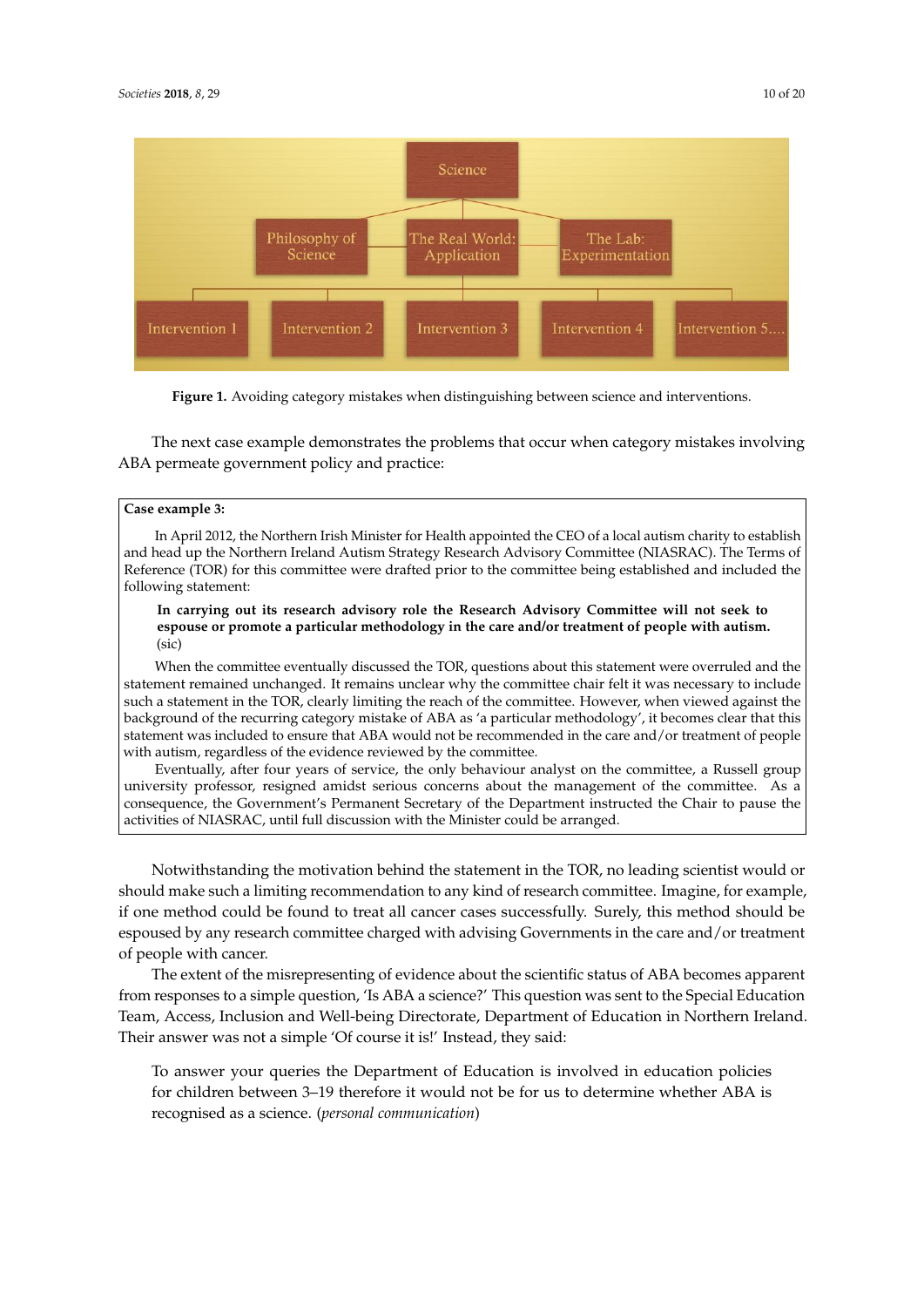This response is not entirely surprising when Research Autism [\[98\]](#page-17-14) the main informant for the National Health Service (NHS) on autism interventions in the UK states the following:

Because there are many different interventions, programmes and techniques used to help individuals with autism which incorporate the principles of applied behaviour analysis it is not possible to provide a ranking for applied behavioural (sic) analysis as a whole.

In contrast, Dr. Patrick Friman, Clinical Professor of Pediatrics, University of Nebraska Medical Center and former President of the Association for Behavior Analysis International states:

Although there are several journals devoted to the science of behaviour analysis, the two primary journals are the Journal of the Experimental Analysis of Behavior and the Journal of Applied Behavior Analysis. Both are highly rigorous journals with strong citation indices. But all of this is well established fact and what surprises me is that any educated person would question it. (*Personal communication*)

#### **4. Arguing ad hominem (attacking the critic) rather than ad rem (responding to the argument)**

Finally, when all attempts to suppress a non-favoured argument are exhausted, the last propaganda strategy is to attack the messenger [\[17\]](#page-13-13).

The next case example illustrates what happened when students of professionally verified MSc in ABA [\[99\]](#page-17-15) invited the person who had received an honorary doctorate for services to autism from their university [\[100\]](#page-17-16) to give a talk to clarify the absence of support for ABA of her organisation.

#### **Case example 4:**

In 2013, parents of children with autism submitted a petition to the Northern Ireland government requesting that government should 'Provide the choice of ABA-based interventions for children with ASD in Northern Ireland' [\[101\]](#page-17-17). Although the petition was signed by almost 3000 people worldwide including the world's largest autism organization (i.e., Autism Speaks), an influential local charity was not proactive in sharing the petition with its members, thus depriving its members of the information contained in the petition.

Subsequently, students from the MScABA at a local university invited the CEO of this charity, who held an honorary doctorate from their university, for a meeting. The students requested an explanation for the charity's lack of support for parents wanting ABA, because it did not make sense to them given what they had learned about this science in their studies.

The CEO declined the invitation to speak with the students. When the Course Director of their Masters course followed this up with a letter urging her to reconsider her decision not to meet with the student, given the importance of the career choice made by these students, he was informed by his university management that an official complaint had been made against him.

(NB: There has been no response from Government to the petition).

This example is particularly intriguing given that students had made the request for a meeting because they wanted to learn from her. This was important to them, given that they had made the decision to base their professional career on ABA. The complaint against the Course Director was evidence of Gambill's [\[17\]](#page-13-13) forth propaganda strategy of attacking the messenger rather than engaging with the argument.

A similar situation arose when senior academics, including a professor who is on the autism spectrum, were appointed by the British Psychological Society (BPS) to conduct a review of the 2006 British Psychological Society guidance for psychologists working with children and young people on the autism spectrum [\[102\]](#page-17-18).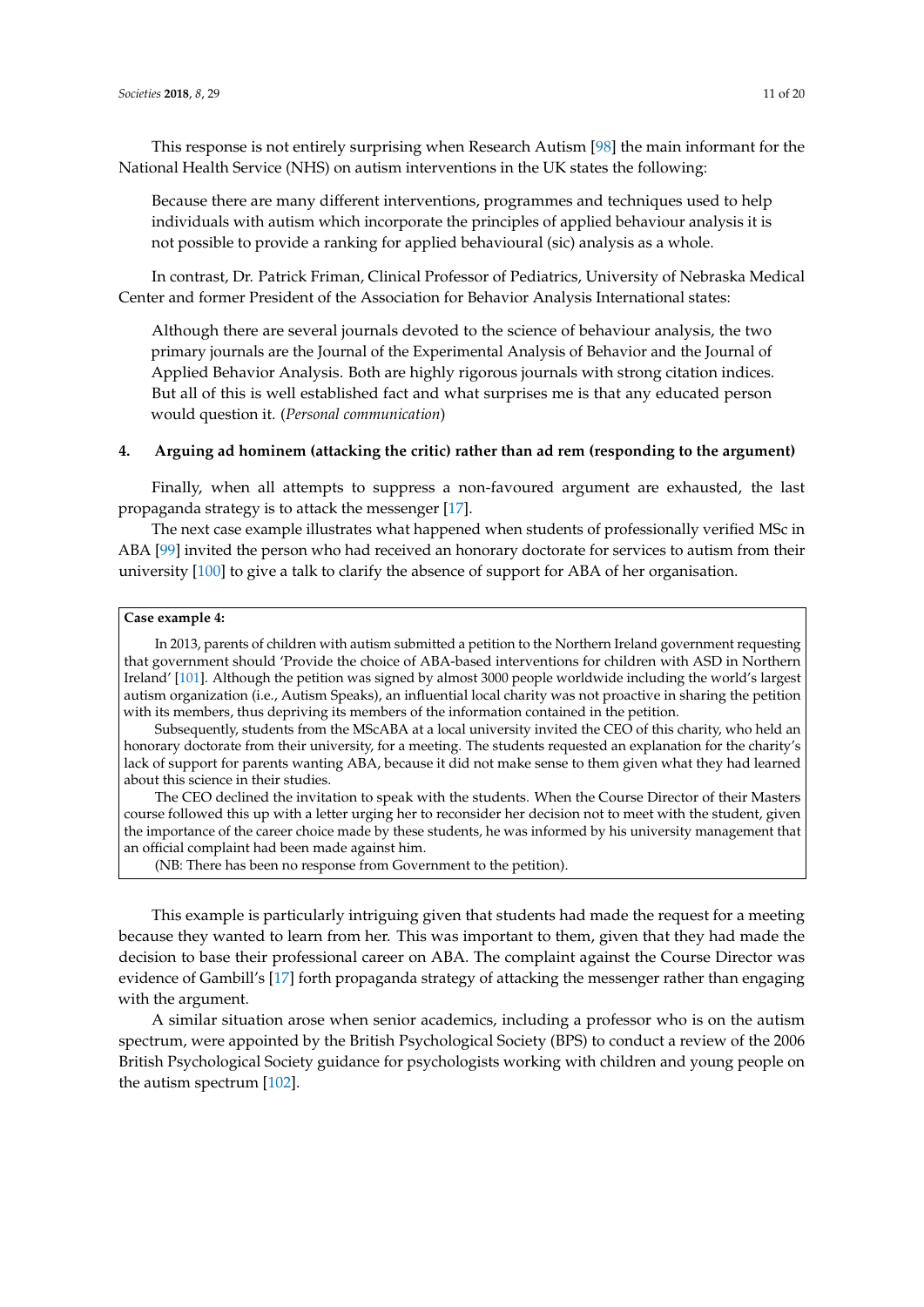#### **Case example 5:**

In 2014, the BPS sought Statements of Interest from all members to form a panel to review the BPS guidance for psychologists working with children and young people on the autism spectrum. A Chair, who was a well-known University Professor, himself on the Autism Spectrum, as well as a further three panel members (including 2 more University Professors) were selected from the applicants. Together the panel represented three regions of the UK as well as a European and an 'insider' perspective, thus meeting requirements of Public and Patient Involvement (PPI) [\[103\]](#page-18-0).

Over the subsequent two years, the panel provided numerous drafts, responding to and integrating extensive, at times intemperately-worded feedback from the BPS membership. Eventually in early 2016, the Chair asked for the final revised document to be re-circulated one final time for comments to the BPS membership prior to publication. However, the BPS deemed this to be unnecessary. The Professional Practice Board signed off the final document and it was posted on the BPS webpage [\[102\]](#page-17-18). The url was disseminated and shared widely via the BPS twitter feed (dated 31 August 2016, 08:15).

The revised document included updated information related to autism, including a section on adults with autism and, due to the evidence discussed elsewhere in this paper, the following paragraph was added relating to distinctive contributions of psychologists:

Interventions in autism must, of necessity, vary according to the specific needs of the individual on the autism spectrum. However, multidisciplinary teams working with individuals with ASDs should include at least one psychologist who possesses specific competencies and skills, in addition to other relevant personnel, such as occupational therapists, mental health workers etc.

In the UK, psychological treatment for ASD has traditionally been offered by a psychologist, however, behaviour analysis-based intervention should be supervised and/or delivered by Board Certified Behavior Analysts (BCBA). Most BCBAs have a background in psychology and it is noted that a growing number are part of/lead multidisciplinary autism teams. Note that this document does not recommend that BCBAs should supplant psychologists, but recognises their contribution to the supervision and/or delivery of interventions, depending upon the specific needs of the individual client.

The BPS received a large number of messages about the report. Many parents and professionals enthusiastically welcomed it (e.g., ABAA4ALL [\[104\]](#page-18-1)). However, there were also some critics and the BPS decided to yield to them and immediately withdrew the guidelines from their webpages, without consultation or notification of the review panel or the public.

After some correspondence between the panel members and the BPS to try and resolve this situation and reinstate the document (after all it had been widely consulted on and signed off by the BPS only weeks earlier), the BPS's handling of the situation led to the panel chairman stepping down from this role as review chairman as well as tendering his resignation from his longstanding membership of the BPS!

Subsequently, the BPS convened a 'consensus meeting' in London, inviting those who had objected to the revised document as well as the remaining review panel members, none of those who supported the new guidelines were invited to attend. There was no parent or PPI representation. Given that the chairman, himself on the autism spectrum, had resigned he did not attend. During the meeting, there was significant hostility against ABA and the role of BCBAs. In fact, at one point the review panel was accused of having led an attempted 'coup d'état for ABA'.

As a result of this meeting, the BPS decided to set up a new 'Autism Task & Finish Group' and proposed this to be chaired by a retired academic, well-known for her lack of support for ABA. This panel was to produce a completely new document using a new set of procedures. Both the previous 2006 and the revised version of the BPS autism guidelines have been deleted from the BPS webpages [\[102\]](#page-17-18).

Rather than automatically being included in the new group, as agreed at the London meeting, the original review panel members were asked to re-apply to sit on the new review panel. Having lost confidence in the BPS handling of evidence, none of the original review panel members were prepared to sit on the new panel.

One of the attendees at the London meeting, who is a university Professor, a Board Certified Behaviour Analyst-Doctoral (BCBA-D), a Fellow of the BPS, and the recipient of many international awards for his work in autism, including the BPS Award to Promoting Equality of Opportunity [\[105\]](#page-18-2) was so appalled by the handling of the situation that he returned his Equality of Opportunity Award.

#### **3. Conclusions**

The focus of this paper was to make the reader aware of the link between the science of behaviour analysis and the politicking found in health policy making in the field of autism. The problems that arise when public policy is guided by misinformation or 'fake news' [\[20\]](#page-13-16) about a science do not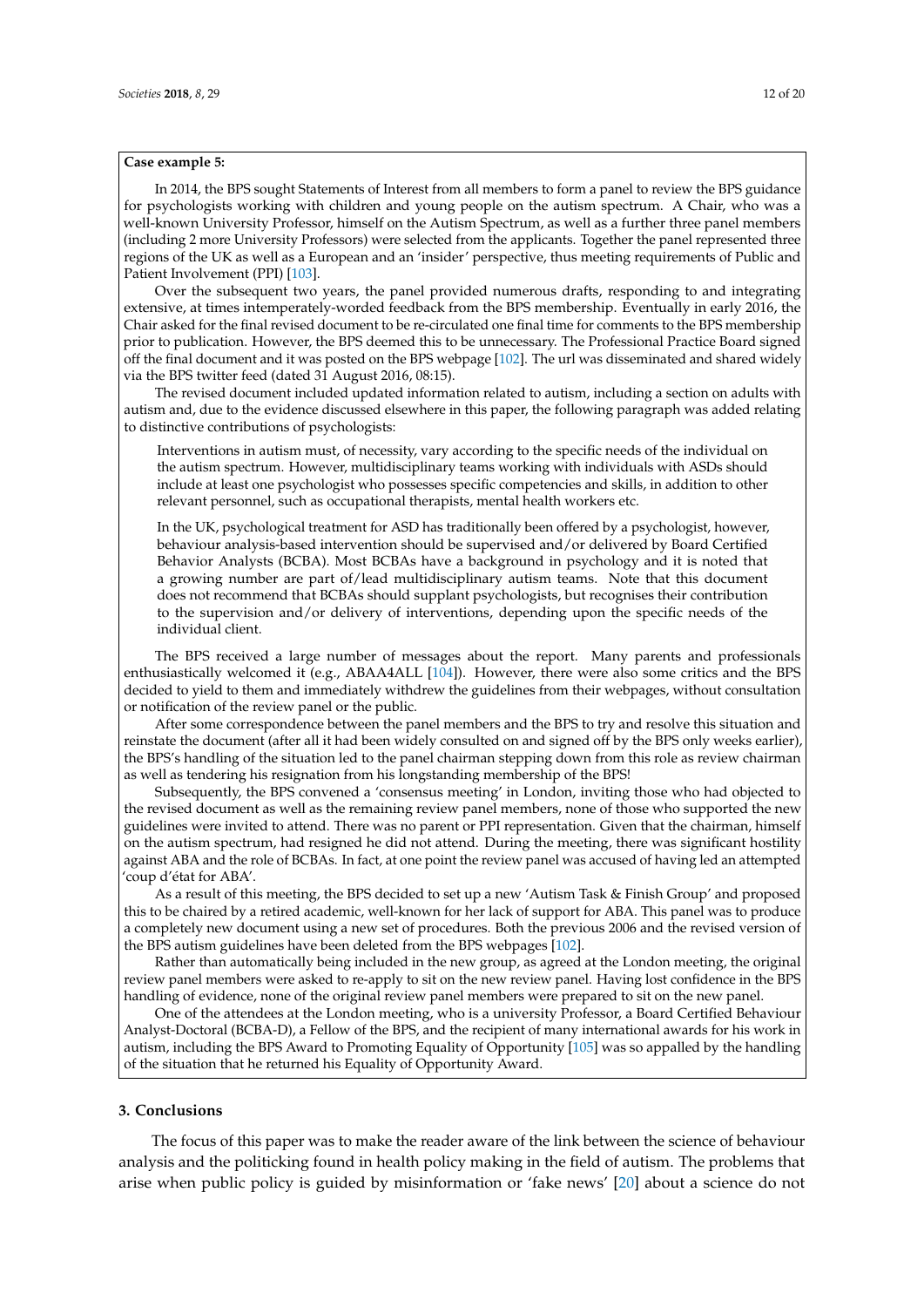apply only to Northern Ireland or the UK [\[106–](#page-18-3)[108\]](#page-18-4). Elsewhere, parents of children with autism, professionals who want to deliver ABA-based services, and academics who teach the science have similar experiences [\[109\]](#page-18-5). Within discussions of politics and science, Lupia [\[12\]](#page-13-19) recognised that this scenario is not uncommon:

Members of the scientific community share a frustration: many attempts to communicate science are badly received. This frustration is particularly evident in politicized environments. (p. 14048)

Problems with the accurate dissemination of information about ABA have a long history [\[110\]](#page-18-6); also see [\[111,](#page-18-7)[112\]](#page-18-8). Baum [\[113\]](#page-18-9) explained that the origins of these problems can be traced to the very idea that such a science could exist in the first place:

All that is genuinely controversial about behaviorism stems from its primary idea, that a science of behavior is possible. At some point in its history, every science has had to exorcise imagined causes (hidden agents) that supposedly lie behind or under the surface of natural events. (p. 1)

To offset the lack of support for ABA in public policy, parents have taken control. They set up their own initiatives to ensure that they can avail of ABA-based interventions for their children. For example, in Portugal, parents set up the parent led charity MyKidUp [\[114\]](#page-18-10), in Germany, parents started the Münster Early Intervention in Autism initiative (MIA; [\[115\]](#page-18-11)), and in the Czech Republic parents set up the Czech Society for Behaviour Analysis [\[116,](#page-18-12)[117\]](#page-18-13).

In Northern Ireland, parents established a charity in 1997 called Parents' Education as Autism Therapists [\[118\]](#page-18-14). PEAT's mission is to train parents in ABA with the ultimate goal of ensuring that statutory authorities assume responsibility for this work. Against all the odds, PEAT has generated significant achievements. They published the first book in Europe on ABA for parents [\[63\]](#page-16-0) and were made the 'Family Support Organization of the Year' [\[119\]](#page-18-15).

Importantly, PEAT has joined parents, professionals and academics to educate others about the science of Applied Behaviour Analysis. With a grant from the Big Lottery and extensive European funding from the Leonardo Lifelong Learning Programme, they produced the first online multimedia ABA training program in Europe for parents [\[120\]](#page-18-16). This platform offers training in practical solutions for teaching children with autism. The SimpleSteps platform has been translated and adapted to 10 European languages [\[50\]](#page-15-9). Most of the development of this platform was funded through local or European Union funding, though the most recent adaptation in Portugal was possible due to funds raised directly by parents of MyKidUp and the Czech adaptation was resourced by the largest Czech Health Insurance company.

While governments remain reluctant to engage in evidence-based practices, SimpleSteps provides practical solutions to problems faced by parents when rearing a child with autism. For example, it teaches parents how to support their child to increase functional speech, how to manage food acceptance, how to improve social interaction with peers, how to reduce severe challenging, self-stimulatory, or anxiety related behaviours. Most importantly, SimpleSteps ensures that parents have easy access to accurate and scientifically validated information.

Policy on social, educational, and health interventions should always be fully informed by scientific evidence. Unfortunately, as outlined in this paper, at times the use of propaganda strategies [\[17\]](#page-13-13) has resulted in public policy decisions that are based on 'fake news' [\[121\]](#page-18-17). This is not to say that the science of behaviour analysis does not value legitimate criticisms [\[109](#page-18-5)[,122\]](#page-18-18). However, parents of children with autism increasingly reach the conclusion that self-help [\[104\]](#page-18-1) and/or legal action [\[123–](#page-18-19)[126\]](#page-19-0) is the only way they can safeguard the rights of their children to have access to educationally and medically necessary supports and interventions [\[127](#page-19-1)[,128\]](#page-19-2), thus protecting their children against people who bring politics into science instead of using science to inform public policy.

**Author Contributions:** Author contributions were equal.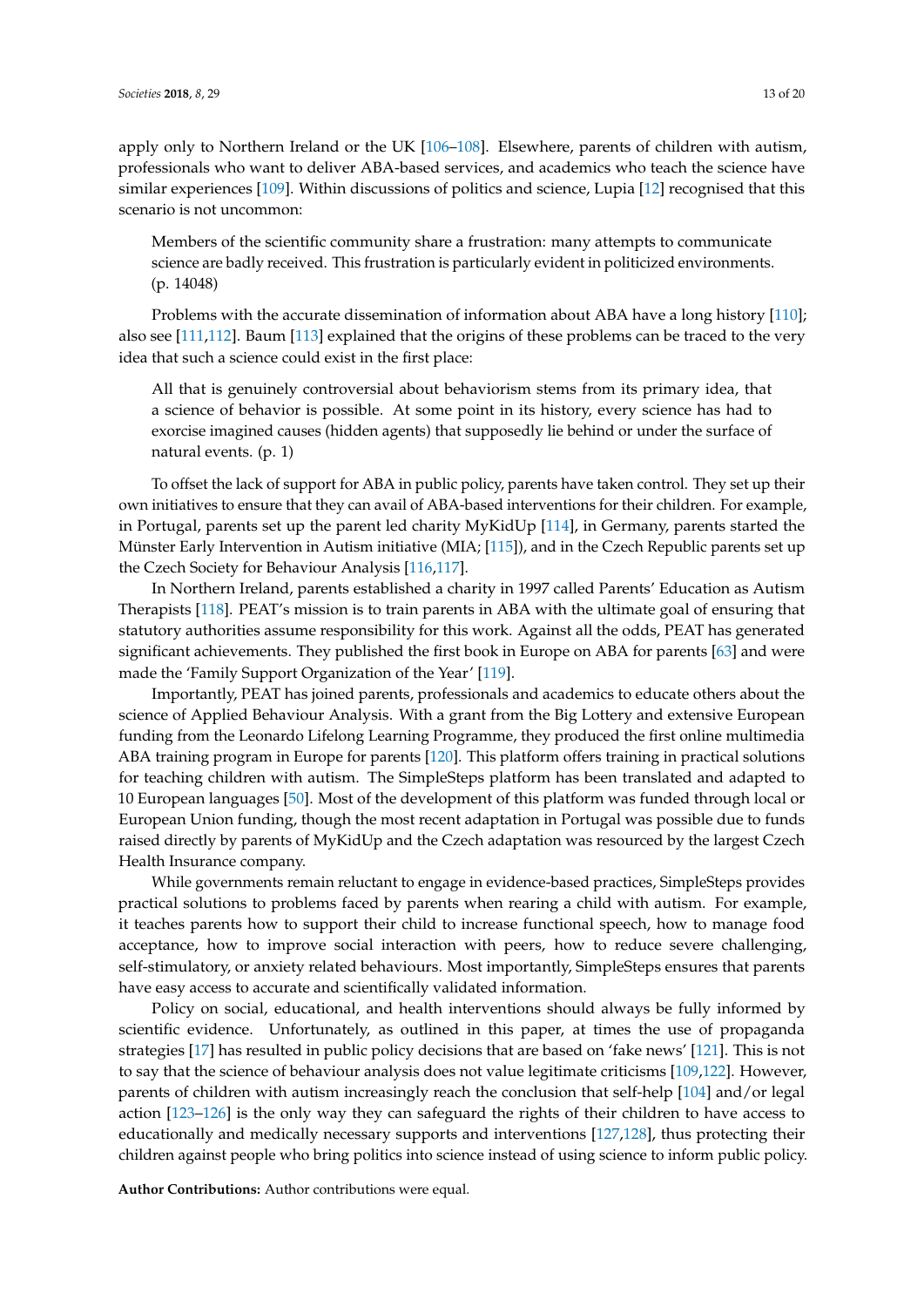**Conflicts of Interest:** The authors declare no conflict of interest.

# **References**

- <span id="page-13-0"></span>1. Dillenburger, K.; Jordan, J.-A.; McKerr, L.; Lloyd, K.; Schubotz, D. Autism awareness in children and young people: Surveys of two populations. *J. Intellect. Disabil. Res.* **2017**, *61*, 766–777. [\[CrossRef\]](http://dx.doi.org/10.1111/jir.12389) [\[PubMed\]](http://www.ncbi.nlm.nih.gov/pubmed/28593714)
- <span id="page-13-1"></span>2. Dillenburger, K.; Jordan, J.-A.; McKerr, L.; Keenan, M. The Millennium child with autism: Early childhood trajectories for health, education and economic wellbeing. *Dev. Neurorehabil.* **2015**, *18*, 37–46. [\[CrossRef\]](http://dx.doi.org/10.3109/17518423.2014.964378) [\[PubMed\]](http://www.ncbi.nlm.nih.gov/pubmed/25289682)
- <span id="page-13-2"></span>3. Buescher, A.V.S.; Cidav, Z.; Knapp, M.; Mandell, D.S. Costs of Autism Spectrum Disorders in the United Kingdom and the United States. *JAMA Pediatr.* **2014**, *168*, 721–728. [\[CrossRef\]](http://dx.doi.org/10.1001/jamapediatrics.2014.210) [\[PubMed\]](http://www.ncbi.nlm.nih.gov/pubmed/24911948)
- <span id="page-13-3"></span>4. Silberman, S. *Neurotribes: The Legacy of Autism and How to Think Smarter about People Who Think Differently*; Allen & Unwin: Crows Nest, Australia, 2015.
- <span id="page-13-4"></span>5. Howlin, P.; Savage, S.; Moss, P.; Tempier, A.; Rutter, M. Cognitive and language skills in adults with autism: A 40-year follow-up. *J. Child Psychol. Psychiatry* **2014**, *55*, 49–58. [\[CrossRef\]](http://dx.doi.org/10.1111/jcpp.12115) [\[PubMed\]](http://www.ncbi.nlm.nih.gov/pubmed/23848399)
- <span id="page-13-5"></span>6. Howlin, P.; Goode, S.; Hutton, J.; Rutter, M. Adult outcome for children with autism. *J. Child Psychol. Psychiatry* **2004**, *45*, 212–229. [\[CrossRef\]](http://dx.doi.org/10.1111/j.1469-7610.2004.00215.x) [\[PubMed\]](http://www.ncbi.nlm.nih.gov/pubmed/14982237)
- <span id="page-13-6"></span>7. Fein, D.; Barton, M.; Eigsti, I.-M.; Kelley, E.; Naigles, L.; Schultz, R.T.; Stevens, M.; Helt, M.; Orinstein, A.; et al. Optimal outcome in individuals with a history of autism. *J. Child Psychol. Psychiatry* **2013**, *54*, 195–205. [\[CrossRef\]](http://dx.doi.org/10.1111/jcpp.12037) [\[PubMed\]](http://www.ncbi.nlm.nih.gov/pubmed/23320807)
- <span id="page-13-7"></span>8. Orinstein, A.J.; Helt, M.; Troyb, E.; Tyson, K.E.; Barton, M.L.; Eigsti, I.-M.; Naigles, L.; Fein, D.A. Intervention for optimal outcome in children and adolescents with a history of autism. *J. Dev. Behav. Pediatr.* **2014**, *35*, 247–256. [\[CrossRef\]](http://dx.doi.org/10.1097/DBP.0000000000000037) [\[PubMed\]](http://www.ncbi.nlm.nih.gov/pubmed/24799263)
- <span id="page-13-8"></span>9. Center for Civic Education. Public Policy. Available online: [http://www.civiced.org/pc-program/](http://www.civiced.org/pc-program/instructional-component/public-policy) [instructional-component/public-policy](http://www.civiced.org/pc-program/instructional-component/public-policy) (accessed on 24 March 2018).
- <span id="page-13-9"></span>10. Business Dictionary. Public Policy. *Business Dictionary*. 2018. Available online: [www.businessdictionary.](www.businessdictionary.com/definition/public-policy.html) [com/definition/public-policy.html](www.businessdictionary.com/definition/public-policy.html) (accessed on 24 March 2018).
- <span id="page-13-10"></span>11. Lopatto, E. Yes, Science Is Political. *The Verge*. 2017. Available online: [https://www.theverge.com/2017/1/](https://www.theverge.com/2017/1/19/14258474/trump-inauguration-science-politics-climate-change-vaccines) [19/14258474/trump-inauguration-science-politics-climate-change-vaccines](https://www.theverge.com/2017/1/19/14258474/trump-inauguration-science-politics-climate-change-vaccines) (accessed on 2 April 2018).
- <span id="page-13-19"></span>12. Lupia, A. Communicating science in politicized environments. *Proc. Natl. Acad. Sci. USA* **2013**, *110* (Suppl. 3), 14048–14054. [\[CrossRef\]](http://dx.doi.org/10.1073/pnas.1212726110) [\[PubMed\]](http://www.ncbi.nlm.nih.gov/pubmed/23940336)
- 13. McCright, A.M.; Dentzman, K.; Charters, M.; Dietz, T. The influence of political ideology on trust in science. *Environ. Res. Lett.* **2013**, *8*, 44029. [\[CrossRef\]](http://dx.doi.org/10.1088/1748-9326/8/4/044029)
- 14. Pielke, R.J. When Scientists Politicize Science. *Regulation: Environment*. 2006. Available online: [https://www.](https://www.colorado.edu/geography/class_homepages/geog_5161_ttv_s09/pielke_06.pdf) [colorado.edu/geography/class\\_homepages/geog\\_5161\\_ttv\\_s09/pielke\\_06.pdf](https://www.colorado.edu/geography/class_homepages/geog_5161_ttv_s09/pielke_06.pdf) (accessed on 2 April 2018).
- <span id="page-13-11"></span>15. Smith, A. Making an Impact: When Science and Politics Collide. *The Guaridan*. 1 January 2012. Available online: <https://www.theguardian.com/science/2012/jun/01/making-impact-scientists> (accessed on 2 April 2018).
- <span id="page-13-12"></span>16. Gambrill, E. Evidence-informed practice: Antidote to propaganda in the helping professions? *Res. Soc. Work Pract.* **2010**, *20*, 302–320. [\[CrossRef\]](http://dx.doi.org/10.1177/1049731509347879)
- <span id="page-13-13"></span>17. Gambrill, E.D. *Propaganda in the Helping Professions*; Oxford University Press: Oxford, UK, 2012.
- <span id="page-13-14"></span>18. Balmas, M. When fake news becomes real: Combined exposure to multiple news sources and political attitudes of inefficacy, alienation, and cynicism. *Commun. Res.* **2014**, *41*, 430–454. [\[CrossRef\]](http://dx.doi.org/10.1177/0093650212453600)
- <span id="page-13-15"></span>19. EJN, 'Fake News': Disinformation, Misinformation and Mal-Information. *Ethical Journalism Network*. 2018. Available online: <https://ethicaljournalismnetwork.org/tag/fake-news> (accessed on 20 April 2018).
- <span id="page-13-16"></span>20. Boyd, D. The Science of Fake News Gets a Boost. *Human World: EarthSky*. 2018. Available online: [http://earthsky.](http://earthsky.org/human-world/fake-news March 2018-article-science-calling-for-studies) [org/human-world/fake-newsMarch2018-article-science-calling-for-studies](http://earthsky.org/human-world/fake-news March 2018-article-science-calling-for-studies) (accessed on 20 April 2018).
- <span id="page-13-17"></span>21. Mehra, P. Fake News Needs a Definition. *Business Line*. 2018. Available online: [https:](https://www.thehindubusinessline.com/opinion/columns/from-the-viewsroom/fake-news-needs-a-definition/article23584881.ece) [//www.thehindubusinessline.com/opinion/columns/from-the-viewsroom/fake-news-needs-a](https://www.thehindubusinessline.com/opinion/columns/from-the-viewsroom/fake-news-needs-a-definition/article23584881.ece)[definition/article23584881.ece](https://www.thehindubusinessline.com/opinion/columns/from-the-viewsroom/fake-news-needs-a-definition/article23584881.ece) (accessed on 20 April 2018).
- <span id="page-13-18"></span>22. Lazer, D.M.J.; Baum, M.A.; Benkler, Y.; Berinsky, A.J.; Greenhill, K.M.; Menczer, F.; Metzger, M.J.; Nyhan, B.; Pennycook, G.; Rothschild, D.; et al. The science of fake news: Addressing fake news requires a multidisciplinary effort. *Science* **2018**, *59*, 1094–1096. [\[CrossRef\]](http://dx.doi.org/10.1126/science.aao2998) [\[PubMed\]](http://www.ncbi.nlm.nih.gov/pubmed/29590025)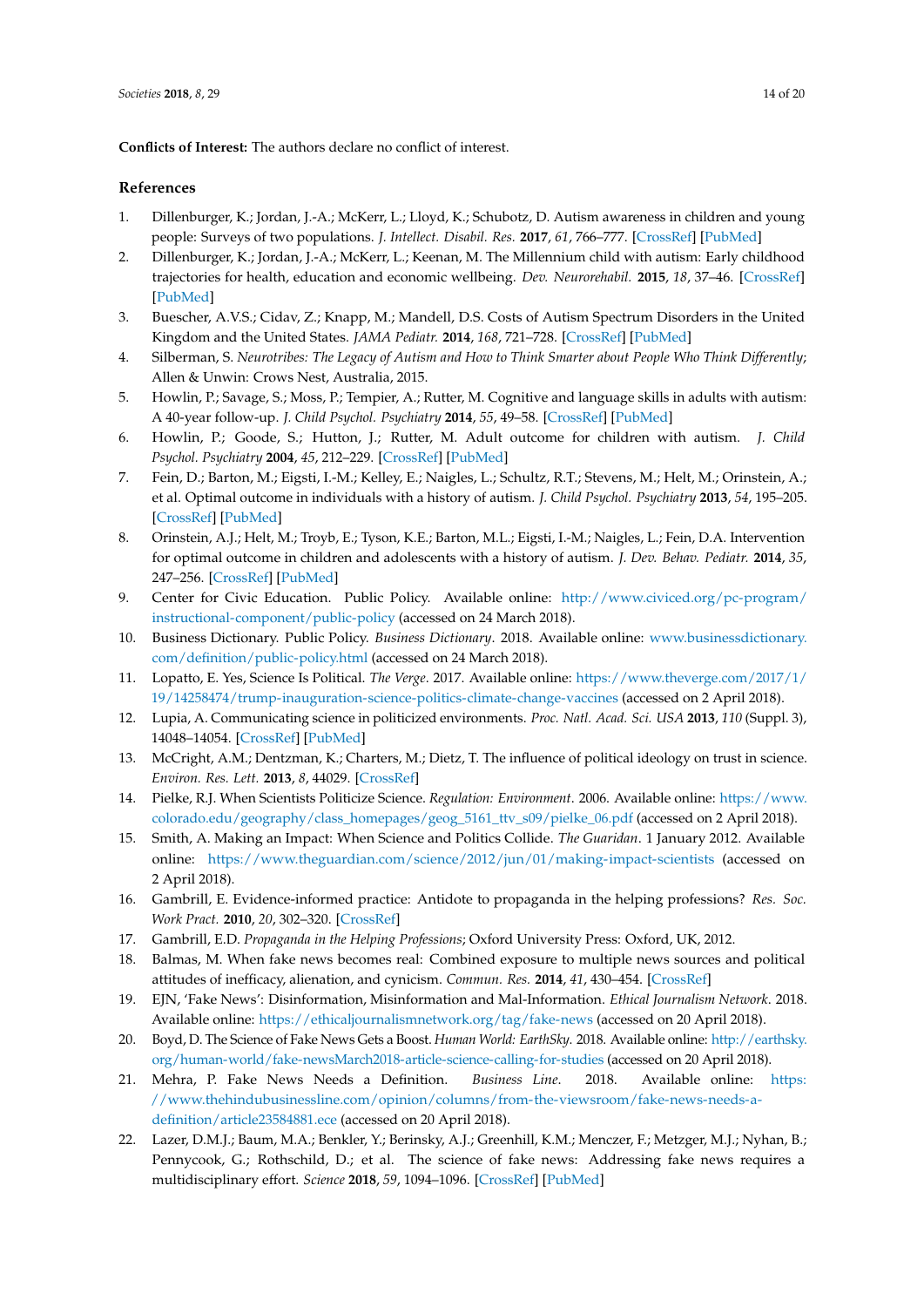- <span id="page-14-0"></span>23. Heward, W.L. Ten faulty notions about teaching and learning that hinder the effectiveness of special education. *J. Spec. Educ.* **2003**, *36*, 186–205. [\[CrossRef\]](http://dx.doi.org/10.1177/002246690303600401)
- <span id="page-14-1"></span>24. Ainscow, M.; Chapman, C. Using Research to Change Educational Systems: Possibilities and Barriers (BERA Blog). British Educational Research Association (BERA) Blog (Nov. 6). 2017. Available online: [https://www.](https://www.bera.ac.uk/blog/using-research-to-change-educational-systems-possibilities-and-barriers) [bera.ac.uk/blog/using-research-to-change-educational-systems-possibilities-and-barriers](https://www.bera.ac.uk/blog/using-research-to-change-educational-systems-possibilities-and-barriers) (accessed on 11 December 2017).
- <span id="page-14-2"></span>25. Douglas, H.E. Science, Policy, and the Value-Free Ideal. 2009. Available online: [https:](https://books.google.co.uk/books?id=LcFvKeOJRmgC&pg=PA3&lpg=PA3&dq=Without+reliable+knowledge+about+the+natural+world,+however,+we+would+be+unable+to+achieve+the+agreed+upon+goals+of+a+public+policy+decision&source=bl&ots=-2F27DZXs2&sig=LjnHUNmbXcw_hfuHKE) [//books.google.co.uk/books?id=LcFvKeOJRmgC&pg=PA3&lpg=PA3&dq=Without+reliable+](https://books.google.co.uk/books?id=LcFvKeOJRmgC&pg=PA3&lpg=PA3&dq=Without+reliable+knowledge+about+the+natural+world,+however,+we+would+be+unable+to+achieve+the+agreed+upon+goals+of+a+public+policy+decision&source=bl&ots=-2F27DZXs2&sig=LjnHUNmbXcw_hfuHKE) [knowledge+about+the+natural+world,+however,+we+would+be+unable+to+achieve+the+agreed+](https://books.google.co.uk/books?id=LcFvKeOJRmgC&pg=PA3&lpg=PA3&dq=Without+reliable+knowledge+about+the+natural+world,+however,+we+would+be+unable+to+achieve+the+agreed+upon+goals+of+a+public+policy+decision&source=bl&ots=-2F27DZXs2&sig=LjnHUNmbXcw_hfuHKE) [upon+goals+of+a+public+policy+decision&source=bl&ots=-2F27DZXs2&sig=LjnHUNmbXcw\\_hfuHKE](https://books.google.co.uk/books?id=LcFvKeOJRmgC&pg=PA3&lpg=PA3&dq=Without+reliable+knowledge+about+the+natural+world,+however,+we+would+be+unable+to+achieve+the+agreed+upon+goals+of+a+public+policy+decision&source=bl&ots=-2F27DZXs2&sig=LjnHUNmbXcw_hfuHKE) (accessed on 21 April 2018).
- <span id="page-14-3"></span>26. BPS, Code of Ethics and Conduct; British Psychological Society. *British Psychological Society*. 2009. Available online: [https://beta.bps.org.uk/sites/beta.bps.org.uk/files/Policy-Files/CodeofEthicsandConduct%](https://beta.bps.org.uk/sites/beta.bps.org.uk/files/Policy-Files/Code of Ethics and Conduct %282009%29.pdf) [282009%29.pdf](https://beta.bps.org.uk/sites/beta.bps.org.uk/files/Policy-Files/Code of Ethics and Conduct %282009%29.pdf) (accessed on 3 August 2017).
- <span id="page-14-4"></span>27. Eikeseth, S.; Smith, T.; Jahr, E.; Eldevik, S. Outcome for children with autism who began intensive behavioral treatment between ages 4 and 7: A comparison controlled study. *Behav. Modif.* **2007**, *31*, 264–278. [\[CrossRef\]](http://dx.doi.org/10.1177/0145445506291396) [\[PubMed\]](http://www.ncbi.nlm.nih.gov/pubmed/17438342)
- <span id="page-14-17"></span>28. Howard, J.S.; Stanislaw, H.; Green, G.; Sparkman, C.R.; Cohen, H.G. Comparison of behavior analytic and eclectic early interventions for young children with autism after three years. *Res. Dev. Disabil.* **2014**, *35*, 3326–3344. [\[CrossRef\]](http://dx.doi.org/10.1016/j.ridd.2014.08.021) [\[PubMed\]](http://www.ncbi.nlm.nih.gov/pubmed/25190094)
- <span id="page-14-5"></span>29. Howard, J.S.; Sparkman, C.R.; Cohen, H.G.; Green, G.; Stanislaw, H. A comparison of intensive behavior analytic and eclectic treatments for young children with autism. *Res. Dev. Disabil.* **2005**, *26*, 359–383. [\[CrossRef\]](http://dx.doi.org/10.1016/j.ridd.2004.09.005) [\[PubMed\]](http://www.ncbi.nlm.nih.gov/pubmed/15766629)
- <span id="page-14-6"></span>30. California Department of Education and Devleopmental Servcies, Best Practices for Designing and Delivering Effective Programs for Individuals with Autistic Spectrum Disorders. 1997. Available online: [http://www.](http://www.feat-fmc.org/assets/cabestprac.pdf) [feat-fmc.org/assets/cabestprac.pdf](http://www.feat-fmc.org/assets/cabestprac.pdf) (accessed on 25 April 2018).
- <span id="page-14-7"></span>31. Maurice, C. *Let Me Hear Your Voice: A Family's Triumph over Autism*; Robert Hale: London, UK, 1998.
- <span id="page-14-8"></span>32. Surgeon General, Mental Health: A Report of the Surgeon General. 1999. Available online: [http://profiles.](http://profiles.nlm.nih.gov/ps/retrieve/ResourceMetadata/NNBBHS) [nlm.nih.gov/ps/retrieve/ResourceMetadata/NNBBHS](http://profiles.nlm.nih.gov/ps/retrieve/ResourceMetadata/NNBBHS) (accessed on 21 July 2014).
- <span id="page-14-9"></span>33. AutismSpeaks, Federal Agency Renders Landmark Decision on ABA Coverage. 2012. Available online: [https://www.autismspeaks.org/advocacy/advocacy-news/federal-agency-renders-landmarkDecision](https://www.autismspeaks.org/advocacy/advocacy-news/federal-agency-renders-landmark Decision-aba-coverage)[aba-coverage](https://www.autismspeaks.org/advocacy/advocacy-news/federal-agency-renders-landmark Decision-aba-coverage) (accessed on 24 March 2018).
- <span id="page-14-10"></span>34. AAP, Caring for Children with Autism Spectrum Disorders. *American Academy of Pediatrics*. 2007. Available online: [https://www.aap.org/en-us/advocacy-and-policy/aap-health-initiatives/pages/Caring-for-Children](https://www.aap.org/en-us/advocacy-and-policy/aap-health-initiatives/pages/Caring-for-Children-with-Autism-Spectrum-Disorders-A-Resource-Toolkit-for-Clinicians.aspx)[with-Autism-Spectrum-Disorders-A-Resource-Toolkit-for-Clinicians.aspx](https://www.aap.org/en-us/advocacy-and-policy/aap-health-initiatives/pages/Caring-for-Children-with-Autism-Spectrum-Disorders-A-Resource-Toolkit-for-Clinicians.aspx) (accessed on 24 March 2018).
- <span id="page-14-11"></span>35. New York State Department of Health, Clinical Practice Guidelines: Quick Reference Guide for Parents and Professionals. Autism/Pervasive Development Disorders. Assessment and Intervention for Young Children (Age 0–3 Years); 2011. Available online: <http://www.health.ny.gov/publications/4216.pdf> (accessed on 24 March 2018).
- <span id="page-14-12"></span>36. Autism Society Canada, Canadian Autism Research Agenda and Canadian Autism Strategy. *White Paper*. 2004. Available online: [http://www.autismsocietycanada.ca/images/dox/ASC\\_Internal/finalwhite-eng.](http://www.autismsocietycanada.ca/images/dox/ASC_Internal/finalwhite-eng.pdf) [pdf](http://www.autismsocietycanada.ca/images/dox/ASC_Internal/finalwhite-eng.pdf) (accessed on 27 June 2015).
- <span id="page-14-13"></span>37. Kiteley, F.J. McGuinty Government to Appeal Autism Ruling. 2005. Available online: [dawn.thot.net/autism](dawn.thot.net/autism-ruling.html)[ruling.html](dawn.thot.net/autism-ruling.html) (accessed on 7 September 2014).
- <span id="page-14-14"></span>38. Autism Canada, ABA. *Autism Canada*. 2018. Available online: [https://autismcanada.org/living-with](https://autismcanada.org/living-with-autism/treatments/non-medical/behavioural/aba/)[autism/treatments/non-medical/behavioural/aba/](https://autismcanada.org/living-with-autism/treatments/non-medical/behavioural/aba/) (accessed on 24 March 2018).
- <span id="page-14-15"></span>39. PPM-140, Incorporating Methods of Applied Behaviour Analysis (ABA) into Programs for Students with Autism Spectrum Disorders (ASD). 2007. Available online: [http://www.edu.gov.on.ca/extra/eng/ppm/](http://www.edu.gov.on.ca/extra/eng/ppm/140.pdf) [140.pdf](http://www.edu.gov.on.ca/extra/eng/ppm/140.pdf) (accessed on 23 March 2018).
- <span id="page-14-16"></span>40. Autism Speaks, State Initiatives. *Autism Speaks*. 2018. Available online: [http://www.autismspeaks.org/](http://www.autismspeaks.org/advocacy/states) [advocacy/states](http://www.autismspeaks.org/advocacy/states) (accessed on 21 April 2018).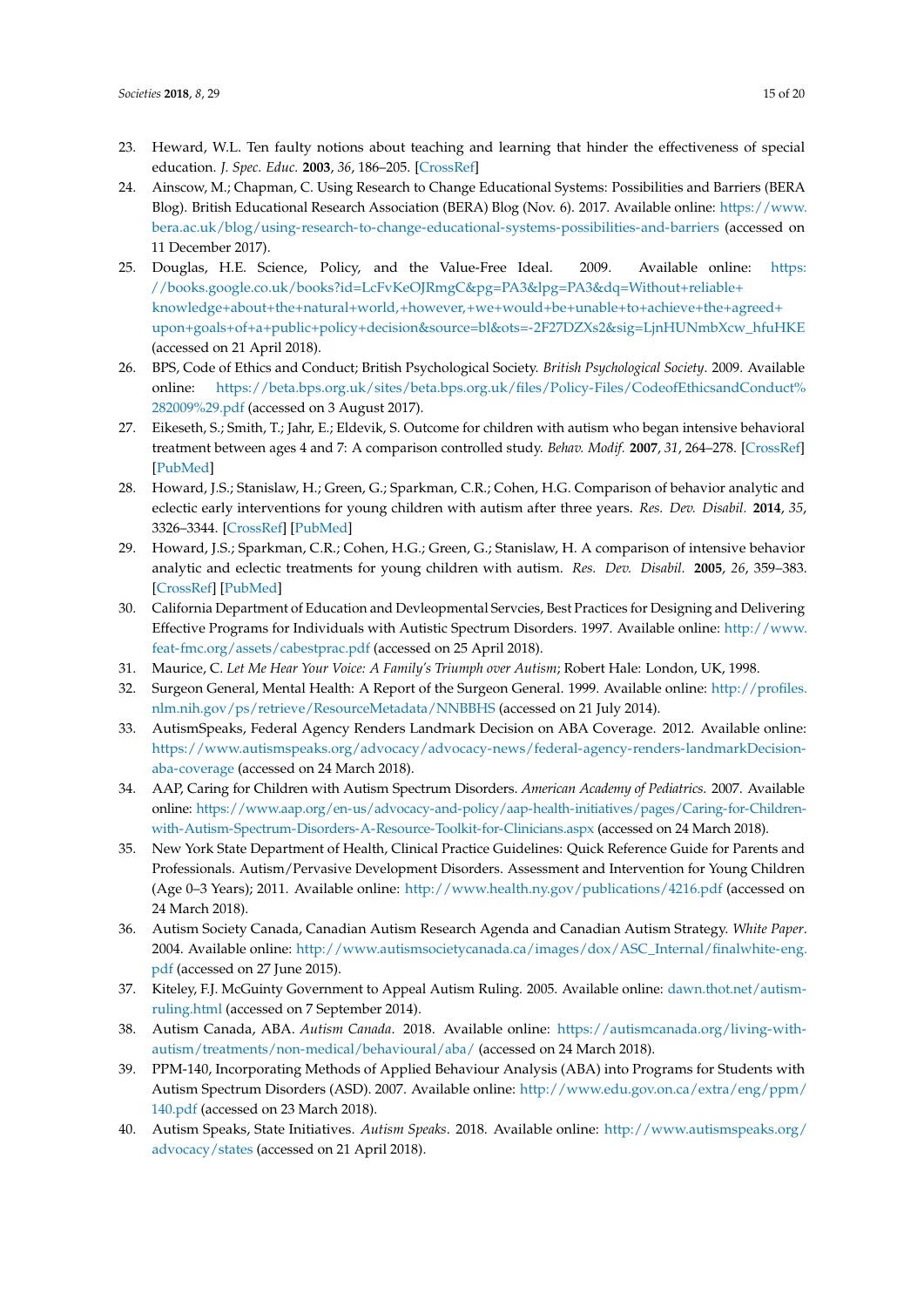- <span id="page-15-0"></span>41. Kennedy Krieger Institute, Kennedy Krieger Institute at Johns Hopkins Children's Center. 2018. Available online: [https://www.hopkinsmedicine.org/johns-hopkins-childrens-center/patients-and](https://www.hopkinsmedicine.org/johns-hopkins-childrens-center/patients-and-families/locations-parking/kennedy-krieger-institute.html)[families/locations-parking/kennedy-krieger-institute.html](https://www.hopkinsmedicine.org/johns-hopkins-childrens-center/patients-and-families/locations-parking/kennedy-krieger-institute.html) (accessed on 21 April 2018).
- <span id="page-15-1"></span>42. Unumb, L. Keynote Address by Dr Lorri Unumb at Centre for Behaviour Analysis (QUB) Conference. *Queen's University Belfast*. 2013. Available online: <http://www.mediator.qub.ac.uk/ms/Quart/DrLorriUnumb.m4v> (accessed on 25 November 2017).
- <span id="page-15-2"></span>43. BACB, Behavior Analyst Certification Board. *BACB*. 2018. Available online: <www.bacb.com> (accessed on 3 April 2018).
- <span id="page-15-3"></span>44. APBA, Association of Professional Behavior Analysts. 2018. Available online: <http://www.apbahome.net/> (accessed on 21 April 2018).
- <span id="page-15-4"></span>45. Keenan, M.; Dillenburger, K. When all you have is a hammer . . . : RCTs and hegemony in science. *Res. Autism Spectr. Disord.* **2011**, *5*, 1–13. [\[CrossRef\]](http://dx.doi.org/10.1016/j.rasd.2010.02.003)
- <span id="page-15-5"></span>46. Keenan, M. A normalising agenda for the nail that sticks out. *Špeciálny Pedagóg Slovakian J. Spec. Educ.* **2016**, *5*, 3–15.
- <span id="page-15-6"></span>47. BACB, Applied Behavior Analysis Treatment of Autism Spectrum Disorder: Practice Guidelines for Healthcare Funders and Managers. *Behavior Analyst Certification Board*. 2014. Available online: [http:](http://bacb.com/Downloadfiles/ABA_Guidelines_for_ASD.pdf) [//bacb.com/Downloadfiles/ABA\\_Guidelines\\_for\\_ASD.pdf](http://bacb.com/Downloadfiles/ABA_Guidelines_for_ASD.pdf) (accessed on 14 January 2015).
- <span id="page-15-7"></span>48. Keenan, M.; Dillenburger, K.; Röttgers, H.-R.; Dounavi, K.; Jónsdóttir, S.L.; Moderato, P.; Schenk, J.J.A.M.; Virués-Ortega, J.; Roll-Pettersson, L. Autism and ABA: The gulf between North America and Europe. *Rev. J. Autism Dev. Disord.* **2014**, *2*, 167–183. [\[CrossRef\]](http://dx.doi.org/10.1007/s40489-014-0045-2)
- <span id="page-15-8"></span>49. Dillenburger, K. The Emperor's new clothes: Eclecticism in autism treatment. *Res. Autism Spectr. Disord.* **2011**, *5*, 1119–1128. [\[CrossRef\]](http://dx.doi.org/10.1016/j.rasd.2010.12.008)
- <span id="page-15-9"></span>50. STAMPPP, Science and the Treatment of Autism: A Multimedia Package for Parents and Professionals. 2013. Available online: <http://www.stamppp.com/> (accessed on 6 February 2015).
- <span id="page-15-10"></span>51. Todd, J.T. The great power of steady misrepresentation: Behaviorism's presumed denial of instinct. *Behav. Anal.* **1987**, *10*, 117–118. [\[CrossRef\]](http://dx.doi.org/10.1007/BF03392419) [\[PubMed\]](http://www.ncbi.nlm.nih.gov/pubmed/22477967)
- <span id="page-15-11"></span>52. Hughes, M.-L. Letter to the Editor: ABA—Giving Science a Bad Name? *The Psychologist*. 2008. Available online: [http://www.thepsychologist.org.uk/archive/archive\\_home.cfm?volumeID=21&editionID=160&](http://www.thepsychologist.org.uk/archive/archive_home.cfm?volumeID=21&editionID=160&ArticleID=1350) [ArticleID=1350](http://www.thepsychologist.org.uk/archive/archive_home.cfm?volumeID=21&editionID=160&ArticleID=1350) (accessed on 29 August 2014).
- <span id="page-15-12"></span>53. Jordan, R. *Parents' Education as Autism Therapists: Applied Behaviour Analysis in Context*; Keenan, M., Kerr, K., Dillenburger, K., Eds.; Jessica Kingsley Publishers: London, UK, 2000.
- <span id="page-15-13"></span>54. Fennell, B.; Dillenburger, K. Applied behaviour analysis: What do teachers of students with autism spectrum disorder know. *Int. J. Educ. Res.* **2018**, *87*, 110–118. [\[CrossRef\]](http://dx.doi.org/10.1016/j.ijer.2016.06.012)
- <span id="page-15-14"></span>55. DENI, Report of the Task Group on Autism. In *Department of Education Northern Ireland*; 2002. Available online: [http://www.deni.gov.uk/index/7-special\\_educational\\_needs\\_pg/special\\_educational\\_needs\\_-\\_reports\\_](http://www.deni.gov.uk/index/7-special_educational_needs_pg/special_educational_needs_-_reports_and_publications-newpage-2/special_educational_needs_-_reports_and_publications-newpage-4.htm) [and\\_publications-newpage-2/special\\_educational\\_needs\\_-\\_reports\\_and\\_publications-newpage-4.htm](http://www.deni.gov.uk/index/7-special_educational_needs_pg/special_educational_needs_-_reports_and_publications-newpage-2/special_educational_needs_-_reports_and_publications-newpage-4.htm) (accessed on 20 December 2014).
- <span id="page-15-15"></span>56. Dillenburger, K.; McKerr, L.; Jordan, J.-A. Lost in translation: Public policies, evidence-based practice, and Autism Spectrum Disorder. *Int. J. Disabil. Dev. Educ.* **2014**, *61*, 134–151. [\[CrossRef\]](http://dx.doi.org/10.1080/1034912X.2014.905059)
- <span id="page-15-16"></span>57. Keenan, M. Science that could improve the lives of people with autism is being ignored. *The Conversation*. 2015. Available online: [https://theconversation.com/science-that-could-improve-the-lives-of-people-with](https://theconversation.com/science-that-could-improve-the-lives-of-people-with-autism-is-being-ignored-39951)[autism-is-being-ignored-39951](https://theconversation.com/science-that-could-improve-the-lives-of-people-with-autism-is-being-ignored-39951) (accessed on 12 May 2015).
- <span id="page-15-17"></span>58. O'Dowd, J. *Department of Education-Written Answers to Questions Monday 16 March 2015–Friday 20 March 2015*; AQW 43523/11-15; Hansard: Belfast, UK, 2015.
- <span id="page-15-18"></span>59. Gillen, E.; Keenan, M. When Policy Decisions for Autism Treatment in Europe are Hijacked by a Category Mistake. *Psychology* **2017**, *56*, 72–78.
- <span id="page-15-19"></span>60. Mattaini, M. Leading Experts Concerned about Maginnis Review of Autism Services. *Parents Education as Autism Therapists*. 2008. Available online: <www.peatni.org> (accessed on 22 July 2014).
- <span id="page-15-20"></span>61. Howlin, P. 70 Years of autism research: How far have we come? *Autism Eur. Newsl.* **2013**, *60*, 4–6.
- <span id="page-15-21"></span>62. PEAT, Northern Ireland Task Group Report on Autism: PEAT Response. *Parents Education as Autism Therapists*. 2002. Available online: [http://www.imagesforbehaviouranalysts.com/uploads/1/0/2/5/](http://www.imagesforbehaviouranalysts.com/uploads/1/0/2/5/10258235/peatresponse.pdf) [10258235/peatresponse.pdf](http://www.imagesforbehaviouranalysts.com/uploads/1/0/2/5/10258235/peatresponse.pdf) (accessed on 2 December 2017).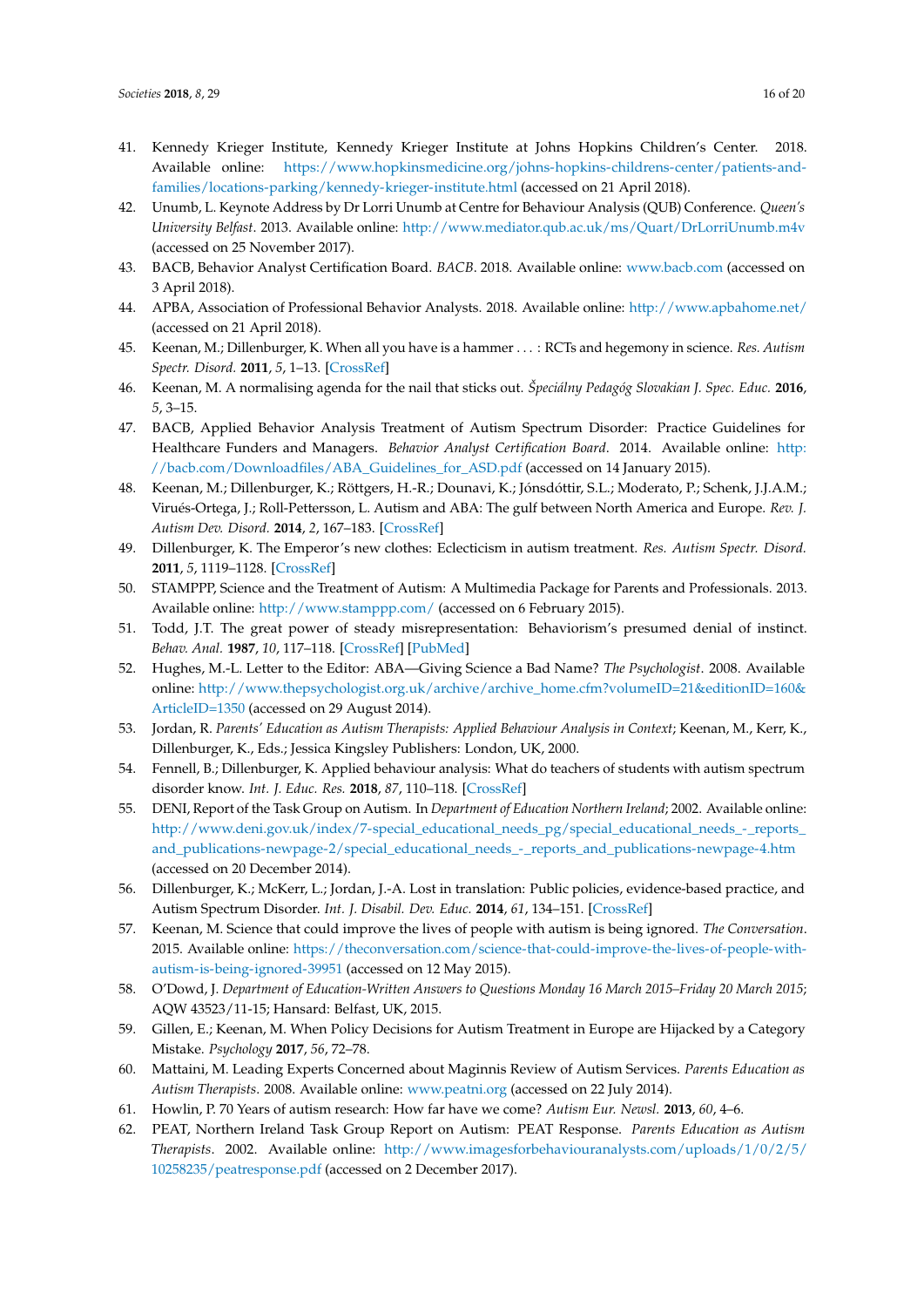- <span id="page-16-0"></span>63. Keenan, M.; Kerr, K.P.; Dillenburger, K. *Parents Education as Autism Therapists*; Jessica Kingsley Publishers: London, UK, 2000.
- <span id="page-16-1"></span>64. Morgan, J. In the matter of the Children (Northern Ireland) Order 1995. In *High Court of Justice in Norhtern Ireland-Family Division*; 2008. Available online: [http://www.courtsni.gov.uk/en-GB/JudicialDecisions/](http://www.courtsni.gov.uk/en-GB/JudicialDecisions/PublishedByYear/Documents/2008/2008NIFam2/j_j_MOR7045Final.htm) [PublishedByYear/Documents/2008/2008NIFam2/j\\_j\\_MOR7045Final.htm](http://www.courtsni.gov.uk/en-GB/JudicialDecisions/PublishedByYear/Documents/2008/2008NIFam2/j_j_MOR7045Final.htm) (accessed on 2 December 2017).
- <span id="page-16-2"></span>65. Schopler, E.; Mesibov, G.B.; Hearsey, K. Structured teaching in the TEACCH System. In *Learning and Cognition in Autism*; Schopler, E., Mesibov, G.B., Eds.; Springer: New York, NY, USA, 1995; pp. 243–268.
- <span id="page-16-3"></span>66. Warren, Z.; Weele, J.V.; Stone, W.; Bruzek, J.L.; Nahmias, A.S.; Foss-Feig, J.H.; McPheeters, M.L. Therapies for children with autism spectrum disorders. *Agency Healthc. Res. Qual.* **2011**, *1*, 878–880.
- <span id="page-16-4"></span>67. Dillenburger, K.; Keenan, M. The psychology of smacking children: The dangers of misguided and outdated applications of psychological principles. *Irish Psychol.* **1994**, *20*, 56–58.
- <span id="page-16-5"></span>68. Sallows, G. Educational interventions for children with autism in the UK. *Early Child Dev. Care* **2000**, *163*, 25–47. [\[CrossRef\]](http://dx.doi.org/10.1080/0300443001630103)
- <span id="page-16-6"></span>69. Schopler, E.; Reichler, R.J.; Lansing, M. *Individualized Assessment and Treatment for Autistic and Developmentally Disabled Children. 2: Teaching Strategies for Parents and Professionals*; Pro-Ed.: Austin, TX, USA, 1980.
- <span id="page-16-7"></span>70. NICE, What We Do. 2017. Available online: <https://www.nice.org.uk/about/what-we-do> (accessed on 14 July 2017).
- <span id="page-16-8"></span>71. NICE, Improving Access to Psychological Therapies (IAPT). *National Institute for Health and Clinical Excellence*. 2017. Available online: [https://www.nice.org.uk/about/what-we-do/our-programmes/nice-advice/iapt#](https://www.nice.org.uk/about/what-we-do/our-programmes/nice-advice/iapt#IAPT-conditions) [IAPT-conditions](https://www.nice.org.uk/about/what-we-do/our-programmes/nice-advice/iapt#IAPT-conditions) (accessed on 15 December 2017).
- <span id="page-16-9"></span>72. NICE, Autism Spectrum Disorder in under 19s: Support and Management (CG170). *National Institute of Clinical Excellence*. 2013. Available online: <https://www.nice.org.uk/guidance/cg170> (accessed on 30 January 2018).
- <span id="page-16-10"></span>73. NICE, Appendix B: Stakeholder Consultation Comments Table. 2016. Available online: [https://www.nice.](https://www.nice.org.uk/guidance/cg138/evidence/appendix-b-stakeholder-consultation-comments-table-2603603055) [org.uk/guidance/cg138/evidence/appendix-b-stakeholder-consultation-comments-table-2603603055](https://www.nice.org.uk/guidance/cg138/evidence/appendix-b-stakeholder-consultation-comments-table-2603603055) (accessed on 4 August 2017).
- <span id="page-16-11"></span>74. NICE, Autism: Recognition, Referral, Diagnosis and Management of Adults on the Autism Spectrum: Guidance and Guidelines. *National Institute of Clinical Excellence*. 2012. Available online: [https://www.nice.](https://www.nice.org.uk/guidance/CG142/resources) [org.uk/guidance/CG142/resources](https://www.nice.org.uk/guidance/CG142/resources) (accessed on 14 January 2015).
- <span id="page-16-12"></span>75. NICE, Autism in Children and Young People GDG Membership List. *NICE*. 2012. Available online: [https://www.nice.org.uk/guidance/cg170/documents/autism-management-of-autism-in-children-and](https://www.nice.org.uk/guidance/cg170/documents/autism-management-of-autism-in-children-and-young-people-gdg-membership-list2)[young-people-gdg-membership-list2](https://www.nice.org.uk/guidance/cg170/documents/autism-management-of-autism-in-children-and-young-people-gdg-membership-list2) (accessed on 24 November 2017).
- <span id="page-16-13"></span>76. National Institute for Clinical Excellence (NICE) and NICE, Response to Consultation for Autism: The Management and Support of Children and Young People on the Autism Spectrum. *National Institute for Clinical Excellence*. 2013. Available online: <http://www.nice.org.uk/guidance/CG170/chapter/introduction> (accessed on 21 August 2014).
- <span id="page-16-14"></span>77. National Institute for Clinical Excellence (NICE). *Personal Email Correspondence: Subject Heading: NICE enq ref EH82062 RE: NICE Guidelines 170*; NICE: London, UK, 2017; p. 6.
- <span id="page-16-15"></span>78. Morris, E.K. A case study in the misrepresentation of applied behavior analysis in autism: The Gernsbacher lectures. *Behav. Anal.* **2009**, *32*, 205–240. [\[CrossRef\]](http://dx.doi.org/10.1007/BF03392184) [\[PubMed\]](http://www.ncbi.nlm.nih.gov/pubmed/22478522)
- <span id="page-16-16"></span>79. Motiwala, S.S.; Gupta, S.; Lilly, M.B.; Ungar, W.J.; Coyte, P.C. The cost-effectiveness of expanding intensive behavioural intervention to all autistic children in Ontario: In the past year, several court cases have been brought against provincial governments to increase funding for Intensive Behavioural Intervention. *Healthc. Policy* **2006**, *1*, 135–151. [\[CrossRef\]](http://dx.doi.org/10.12927/hcpol.2006.17884) [\[PubMed\]](http://www.ncbi.nlm.nih.gov/pubmed/19305662)
- 80. Peters-Scheffer, N.; Didden, R.; Korzilius, H.; Matson, J. Cost comparison of early intensive behavioral intervention and treatment as usual for children with autism spectrum disorder in The Netherlands. *Res. Dev. Disabil.* **2012**, *33*, 1763–1772. [\[CrossRef\]](http://dx.doi.org/10.1016/j.ridd.2012.04.006) [\[PubMed\]](http://www.ncbi.nlm.nih.gov/pubmed/22705454)
- 81. Chasson, G.S.; Harris, G.E.; Neely, W.J. Cost Comparison of Early Intensive Behavioral Intervention and Special Education for Children with Autism. *J. Child Fam. Stud.* **2007**, *16*, 401–413. [\[CrossRef\]](http://dx.doi.org/10.1007/s10826-006-9094-1)
- 82. Piccininni, C.; Bisnaire, L.; Penner, M. Cost-effectiveness of wait time reduction for Intensive Behavioral Intervention services in Ontario, Canada. *JAMA Pediatr.* **2016**, *171*, 23–30. [\[CrossRef\]](http://dx.doi.org/10.1001/jamapediatrics.2016.2695) [\[PubMed\]](http://www.ncbi.nlm.nih.gov/pubmed/27842183)
- <span id="page-16-17"></span>83. ÓCuanacháin, C. Couple face costs in autism case. *Irish Health.com*. 2008. Available online: [http://www.](http://www.irishhealth.com/article.html?id=12978) [irishhealth.com/article.html?id=12978](http://www.irishhealth.com/article.html?id=12978) (accessed on 18 January 2015).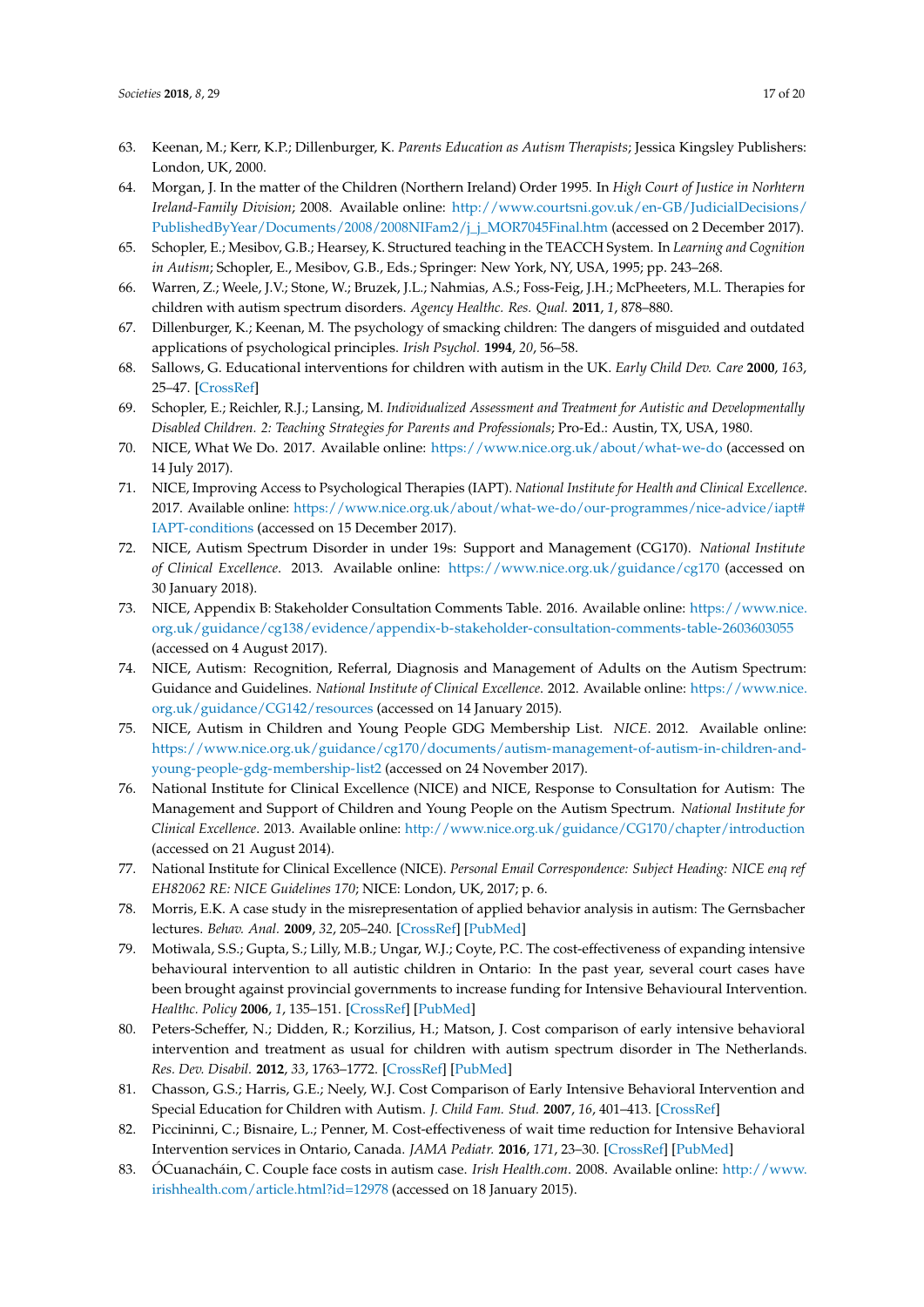- <span id="page-17-0"></span>84. Autism Act (Northern Ireland), Autism Act (Northern Ireland) 2011. In *Legislation.gov.uk*; 2011. Available online: <http://www.legislation.gov.uk/nia/2011/27/contents/enacted> (accessed on 11 December 2014).
- <span id="page-17-1"></span>85. Northern Ireland Executive, Autism Strategy (2013 2010) and Action Plan (2013 2016). In *DHSSPS*; 2014. Available online: [www.dhsspsni.gov.uk/autism-strategy-action-plan2013.pdf](www.dhsspsni.gov.uk/autism-strategy-action-plan 2013.pdf) (accessed on 1 February 2014).
- <span id="page-17-2"></span>86. BASE Project, BASE Reports (Full Copies; Free Download). Centre for Behaviour Analysis, Queen's University Belfast, 2016. Available online: [http://www.qub.ac.uk/research-centres/CentreforBehaviourAnalysis/](http://www.qub.ac.uk/research-centres/CentreforBehaviourAnalysis/Research/BenchmarkingAutismServiceEfficacyBASE/) [Research/BenchmarkingAutismServiceEfficacyBASE/](http://www.qub.ac.uk/research-centres/CentreforBehaviourAnalysis/Research/BenchmarkingAutismServiceEfficacyBASE/) (accessed on 2 April 2016).
- <span id="page-17-3"></span>87. Baldwin, K. When Politicians Listen to Scientists, We All Benefit. *The Conversation*. 2017. Available online: <https://theconversation.com/when-politicians-listen-to-scientists-we-all-benefit-74443> (accessed on 21 April 2018).
- <span id="page-17-4"></span>88. Jendoubi, C. Email to Hugh McKenna dated 21 November 2012 15:37. Obtained under the Freedom of Information Act. *Free Inf. Req.* 2012. Available online: <https://www.youtube.com/watch?v=LFVykFNOGdw> (accessed on 8 May 2018).
- <span id="page-17-5"></span>89. Ruane, C. Answer to Ministerial question from George Robinson. Personal communication, Department of Education, 2009.
- <span id="page-17-6"></span>90. O'Dowd, J. *Committee For Education: Minutes of Proceedings*; Department of Health: Belfast, UK, 2014. Available online: [https://www.youtube.com/watch?v=Y\\_IXmT57mU8](https://www.youtube.com/watch?v=Y_IXmT57mU8) (accessed on 8 May 2018).
- <span id="page-17-7"></span>91. The High Court Dublin; Sean O' Cuanachain (A minor suing by his father and next friend Cian O'Cuanachain); The Minister for Education and Science; The Minister for Health and Children; The Health Service Executive, Ireland; The Attorney General. *Action Heard before Mr. Justice Peart Thursday, 15th June 2006 Day 52*. 2006. Available online: [http://www.courts.ie/judgments.nsf/6681dee4565ecf2c80256e7e0052005b/](http://www.courts.ie/judgments.nsf/6681dee4565ecf2c80256e7e0052005b/bebecd99d1c33b9780257356004dbb78?OpenDocument&Highlight=0,education) [bebecd99d1c33b9780257356004dbb78?OpenDocument&Highlight=0,education](http://www.courts.ie/judgments.nsf/6681dee4565ecf2c80256e7e0052005b/bebecd99d1c33b9780257356004dbb78?OpenDocument&Highlight=0,education) (accessed on 8 May 2018).
- <span id="page-17-8"></span>92. Nardini, C. The Ethics of Clinical Trials. *eCancerMedicalScience*. 2014. Available online: [https://ecancer.org/](https://ecancer.org/journal/8/full/387-review-the-ethics-of-clinical-trials.php) [journal/8/full/387-review-the-ethics-of-clinical-trials.php](https://ecancer.org/journal/8/full/387-review-the-ethics-of-clinical-trials.php) (accessed on 7 May 2018).
- <span id="page-17-9"></span>93. Smith, G.C.S.; Pell, J.P. Parachute use to prevent death and major trauma related to gravitational challenge: systematic review of randomised controlled trials. *Br. Med. J. (Clin. Res. Ed.)* **2003**, *327*, 1459–1461. [\[CrossRef\]](http://dx.doi.org/10.1136/bmj.327.7429.1459) [\[PubMed\]](http://www.ncbi.nlm.nih.gov/pubmed/14684649)
- <span id="page-17-10"></span>94. Gast, D.L.; Ledford, J.R. Single Case Research Methodology: Applications in Special Education and Behavioral Sciences. 2014. Available online: [https://www.amazon.co.uk/Single-Case-Research-](https://www.amazon.co.uk/Single-Case-Research-Methodology-Applications/dp/0415827914)[Methodology-Applications/dp/0415827914](https://www.amazon.co.uk/Single-Case-Research-Methodology-Applications/dp/0415827914) (accessed on 21 April 2018).
- <span id="page-17-11"></span>95. Research Autism, Single-Case Designs Technical Documentation. Research Autism Publications. 2010. Available online: [http://researchautism.net/publications/6514/single-case-designs-technical](http://researchautism.net/publications/6514/single-case-designs-technical-documentation)[documentation](http://researchautism.net/publications/6514/single-case-designs-technical-documentation) (accessed on 16 July 2017).
- <span id="page-17-12"></span>96. WWC, Single-Case Design Technical Documentation: What Works Clearinghouse. In *What Works Clearinghouse*; 2010. Available online: <http://ies.ed.gov/ncee/wwc/documentsum.aspx?sid=229> (accessed on 9 September 2015).
- <span id="page-17-13"></span>97. Chiesa, M. Radical Behaviorism: The Philosophy and the Science. *Cambridge Center for Behavioral*. 1984. Available online: <http://www.amazon.com/Radical-Behaviorism-The-Philosophy-Science/dp/0962331147> (accessed on 5 December 2015).
- <span id="page-17-14"></span>98. Research Autism, Applied Behaviour Analysis. 2017. Available online: [http://www.researchautism.net/](http://www.researchautism.net/autism-interventions/types/behavioural-and-developmental/behavioural/applied-behaviour-analysis-and-autism) [autism-interventions/types/behavioural-and-developmental/behavioural/applied-behaviour-analysis](http://www.researchautism.net/autism-interventions/types/behavioural-and-developmental/behavioural/applied-behaviour-analysis-and-autism)[and-autism](http://www.researchautism.net/autism-interventions/types/behavioural-and-developmental/behavioural/applied-behaviour-analysis-and-autism) (accessed on 27 April 2018).
- <span id="page-17-15"></span>99. EABA, European Association for Behaviour Analysis. European BACB Validated Courses Sequences. 2018. Available online: <http://www.europeanaba.org/courses/> (accessed on 20 April 2018).
- <span id="page-17-16"></span>100. Ulster University, Honour for Autism Campaigner. *Ulster University Website*. 2012. Available online: <https://www.ulster.ac.uk/news/2012/july/honour-for-autism-campaigner> (accessed on 21 April 2018).
- <span id="page-17-17"></span>101. Parent Petition, Provide the Choice of ABA-Based Interventions for Children with ASD in Northern Ireland. *Change.org*. 2013. Available online: [https://www.change.org/p/jim-wells-health-minister-john-o-dowd](https://www.change.org/p/jim-wells-health-minister-john-o-dowd-education-minister-provide-the-choice-of-aba-based-intervention-for-children-with-asd-in-northern-ireland)[education-minister-provide-the-choice-of-aba-based-intervention-for-children-with-asd-in-northern](https://www.change.org/p/jim-wells-health-minister-john-o-dowd-education-minister-provide-the-choice-of-aba-based-intervention-for-children-with-asd-in-northern-ireland)[ireland](https://www.change.org/p/jim-wells-health-minister-john-o-dowd-education-minister-provide-the-choice-of-aba-based-intervention-for-children-with-asd-in-northern-ireland) (accessed on 27 April 2018).
- <span id="page-17-18"></span>102. British Psychological Society (BPS), Autistic Spectrum Disorders: Guidance for psychologists. *British Psychological Society*. 2016. Available online: [http://www.bps.org.uk/system/files/Publicfiles/](http://www.bps.org.uk/system/files/Public files/Autism and CJS/Autistic Spectrum Disorders WEB(1).pdf) [AutismandCJS/AutisticSpectrumDisordersWEB\(1\).pdf](http://www.bps.org.uk/system/files/Public files/Autism and CJS/Autistic Spectrum Disorders WEB(1).pdf) (accessed on 1 September 2016).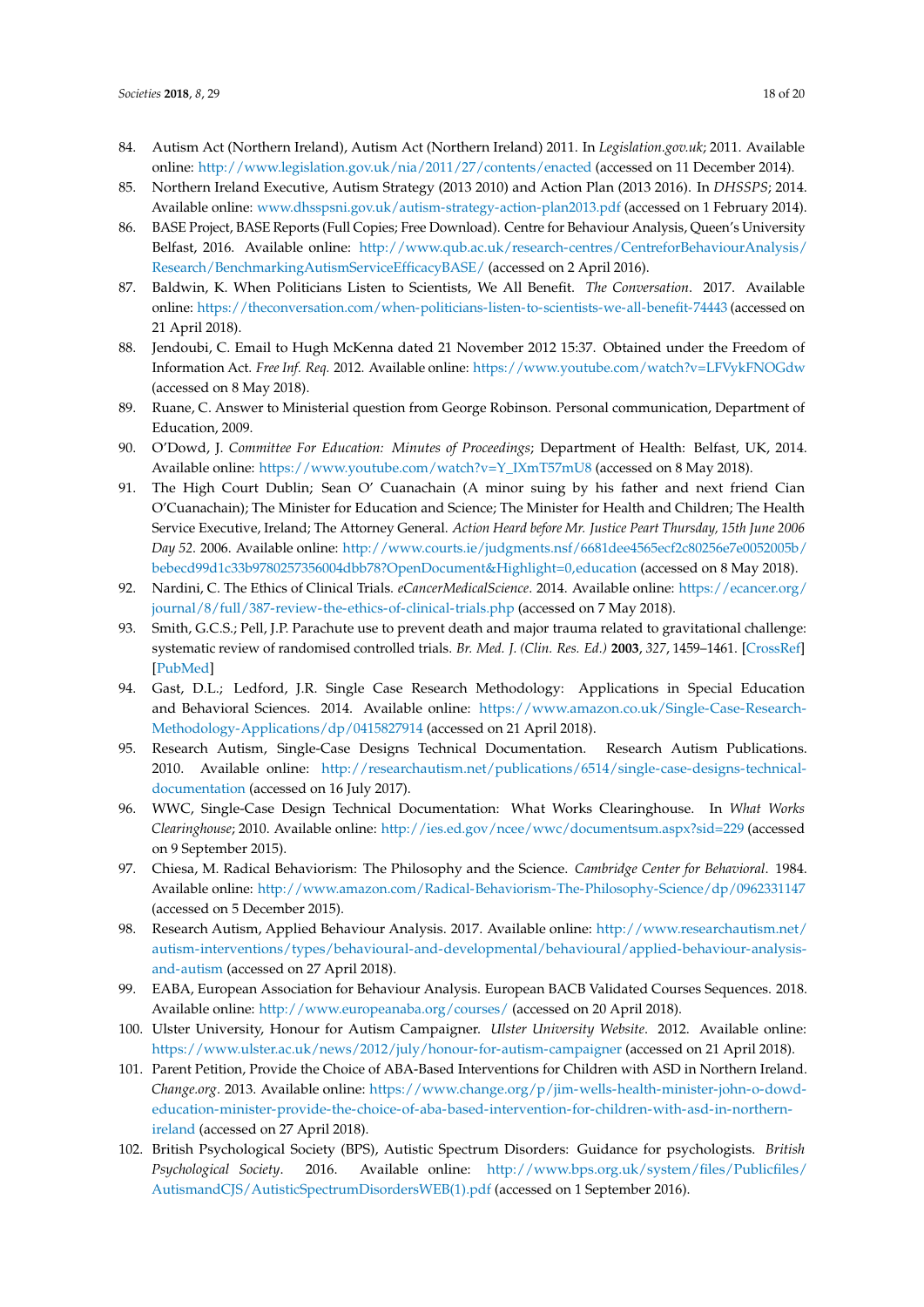- <span id="page-18-0"></span>103. NIHR, Patients and the Public. 2017. Available online: <https://www.nihr.ac.uk/patients-and-public/> (accessed on 17 December 2017).
- <span id="page-18-1"></span>104. ABA4ALL, Community of Parents of Children with Autism. 2014. Available online: [www.facebook.com/](www.facebook.com/ABAforallchildren/info) [ABAforallchildren/info](www.facebook.com/ABAforallchildren/info) (accessed on 8 August 2014).
- <span id="page-18-2"></span>105. Keenan, M. Autism in Northern Ireland—The Tragedy and the Shame. *The Psychologist*. 2004. Available online: [https://thepsychologist.bps.org.uk/volume-17/edition-2/autism-northern-ireland-tragedy-and](https://thepsychologist.bps.org.uk/volume-17/edition-2/autism-northern-ireland-tragedy-and-shame)[shame](https://thepsychologist.bps.org.uk/volume-17/edition-2/autism-northern-ireland-tragedy-and-shame) (accessed on 24 March 2018).
- <span id="page-18-3"></span>106. The Skeptical Advisor, Simon Baron-Cohen's Fantastically False Article on Radical Behavior: An Example of Valid, but False Premises. *The Skeptical Advisor*. 2014. Available online: [http://theskepticaladvisor.wordpress.com/2014/01/21/simon-baron-cohens-fantastically-false](http://theskepticaladvisor.wordpress.com/2014/01/21/simon-baron-cohens-fantastically-false-article-on-radical-behavior-an-example-of-valid-but-false-premises/)[article-on-radical-behavior-an-example-of-valid-but-false-premises/](http://theskepticaladvisor.wordpress.com/2014/01/21/simon-baron-cohens-fantastically-false-article-on-radical-behavior-an-example-of-valid-but-false-premises/) (accessed on 11 November 2014).
- 107. Baron-Cohen, S. What Scientific Idea Is Ready for Retirement? Radical Behaviourism. *Edge*. 2014. Available online: <https://www.edge.org/response-detail/25473> (accessed on 2 April 2018).
- <span id="page-18-4"></span>108. Cradden, J. The battle over ABA: Autism education in limbo. *The Irish Times*. 2014. Available online: [https://](https://www.irishtimes.com/news/education/the-battle-over-aba-autism-education-in-limbo-1.1798534) [www.irishtimes.com/news/education/the-battle-over-aba-autism-education-in-limbo-1.1798534](https://www.irishtimes.com/news/education/the-battle-over-aba-autism-education-in-limbo-1.1798534) (accessed on 8 May 2018).
- <span id="page-18-5"></span>109. Kelly, M.; Martin, N.; Dillenburger, K.; Kelly, A.; Miller, M.M. Spreading the news: History, successes, challenges and the ethics of effective dissemination. *Behav. Anal. Pract.* **2018**, in press. [\[CrossRef\]](http://dx.doi.org/10.1007/s40617-018-0238-8)
- <span id="page-18-6"></span>110. Todd, J.T.; Morris, E.K. Misconception and miseducation: Presentations of Radical Behaviorism in psychology textbooks. *Behav. Anal.* **1983**, *6*, 153–160. [\[CrossRef\]](http://dx.doi.org/10.1007/BF03392394) [\[PubMed\]](http://www.ncbi.nlm.nih.gov/pubmed/22478585)
- <span id="page-18-7"></span>111. Jensen, R.; Burgess, H. Mythmaking: How introductory psychology texts present B.F. Skinner's analysis of cognition. *Psychol. Rec.* **1997**, *47*, 221–232. [\[CrossRef\]](http://dx.doi.org/10.1007/BF03395221)
- <span id="page-18-8"></span>112. Schlinger, H.D. Not so fast, Mr. Pinker: A behaviorist looks at the blank slate. A review of Steven Pinker's The blank slate: The modern denial of human nature. *Behav. Soc. Issues* **2012**, *12*, 75–79. [\[CrossRef\]](http://dx.doi.org/10.5210/bsi.v12i1.81)
- <span id="page-18-9"></span>113. Baum, W. *Understanding Behaviorism: Behavior, Culture, and Evolution*; Blackwell Publishing Ltd.: Malden, MA, USA, 2004.
- <span id="page-18-10"></span>114. MyKidUp, My Kid Up. 2011. Available online: <http://www.mykidup.com/pt/> (accessed on 22 April 2018).
- <span id="page-18-11"></span>115. Dillenburger, K.; Röttgers, H.-R.; Dounavi, K.; Sparkman, C.; Keenan, M.; Thyer, B.; Nikopoulos, C. Multidisciplinary Teamwork in Autism: Can One Size Fit All? *Aust. Educ. Dev. Psychol.* **2014**, *31*, 97–112. [\[CrossRef\]](http://dx.doi.org/10.1017/edp.2014.13)
- <span id="page-18-12"></span>116. Gandalovičová, J. Jana Discussing ABA Based Intervention in Czech Republic-YouTube. 2018. Available online: <https://www.youtube.com/watch?v=Nl8pvAQks6g&t=7s> (accessed on 22 April 2018).
- <span id="page-18-13"></span>117. Gandalovičová, J. The arrival of ABA in the Czech Republic. *Eur. Assoc. Behav. Anal. Newsl.* 2016, 12, 7-9.
- <span id="page-18-14"></span>118. PEAT, Parents Education as Autism Therapists (Northern Ireland). 1997. Available online: <http://peatni.org/> (accessed on 20 April 2018).
- <span id="page-18-15"></span>119. NI4Kids, PEAT Named NI4Kids Family Awards 2016 Finalist. 2016. Available online: [http://www.peatni.](http://www.peatni.org/news/view/27/peat-named-ni4kids-family-awards 2016-finalist) [org/news/view/27/peat-named-ni4kids-family-awards2016-finalist](http://www.peatni.org/news/view/27/peat-named-ni4kids-family-awards 2016-finalist) (accessed on 21 April 2018).
- <span id="page-18-16"></span>120. SimpleSteps, Simple Steps Autism: The Online Teaching Platform for the Treatment of Autism. *Parents Education as Autism Therapists*. 2013. Available online: <www.simplestepsautism.com> (accessed on 29 October 2014).
- <span id="page-18-17"></span>121. Peregrine, P.N. Seeking Truth among 'Alternative Facts'. *The Conversation*. 2017. Available online: [https:](https://theconversation.com/seeking-truth-among-alternative-facts-72733) [//theconversation.com/seeking-truth-among-alternative-facts-72733](https://theconversation.com/seeking-truth-among-alternative-facts-72733) (accessed on 4 December 2017).
- <span id="page-18-18"></span>122. Foxx, R.M.; Mulick, J.A. *Controversial Therapies for Autism and Intellectual Disabilities: Fad, Fashion, and Science in Professional Practice*, 2nd ed.; Routledge: Oxford, UK, 2015.
- <span id="page-18-19"></span>123. Byrne, H.; Byrne, T. Mikey—Dealing with courts, tribunals and politicians. In *Applied Behaviour Analysis and Autism: Building a Future Together*; Keenan, M., Henderson, M., Dillenburger, K., Kerr, K.P., Eds.; Jessica Kingsley Publishers: London, UK; Philadelphia, PA, USA, 2005; pp. 208–218.
- 124. The Irish Times, The Sinnott Case. 2000. Available online: [https://www.irishtimes.com/opinion/the](https://www.irishtimes.com/opinion/the-sinnott-case-1.1106719)[sinnott-case-1.1106719](https://www.irishtimes.com/opinion/the-sinnott-case-1.1106719) (accessed on 4 December 2017).
- 125. The Irish Times, Autistic Boy Awarded Costs after Failed Court Bid. *The Irish Times*. 2005. Available online: <https://www.irishtimes.com/news/autistic-boy-awarded-costs-after-failed-court-bid-1.1178956> (accessed on 4 December 2017).